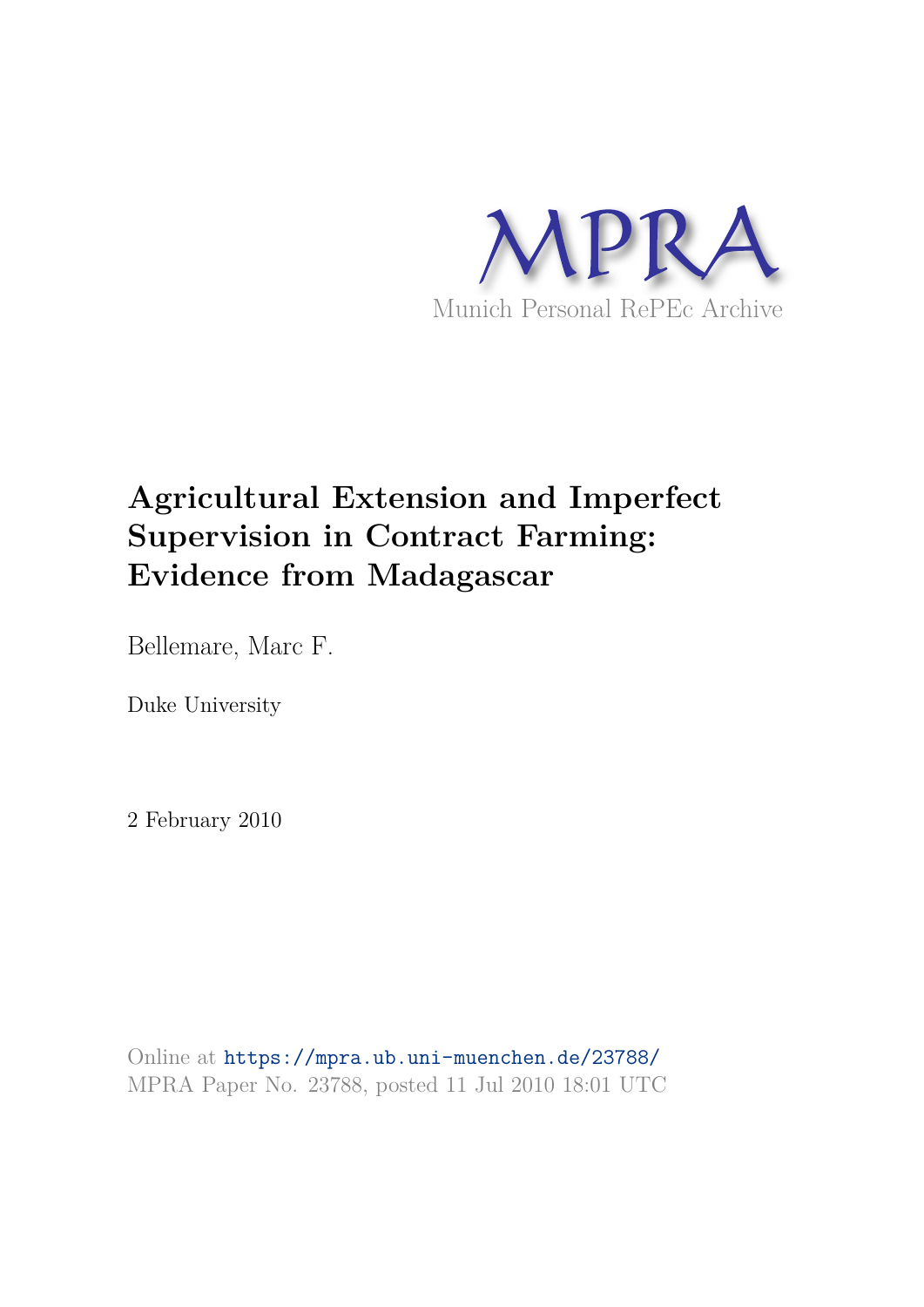# Agricultural Extension and Imperfect Supervision in Contract Farming: Evidence from Madagascar

Marc F. Bellemare<sup>†</sup>

February 2, 2010

#### Abstract

This article tests whether agricultural extension and imperfect su $pervision$  – conflated here into the number of visits by a technical assis $tant - increase$  productivity in a sample of contract farming arrangements between a processing firm and small agricultural producers in Madagascar. Production functions are estimated which treat the number of visits by a technical assistant as an input and which exploit the variation in the number of visits between the contracted crops grown on a given plot by a specific grower, thereby accounting for district-, grower-, and plot-level unobserved heterogeneity. Results indicate that the elasticity of yield with respect to the number of visits lies between 1.3 and 1.7.

JEL Classification Codes: L24,  $013$ ,  $014$ ,  $012$ .

Keywords: Supervision, Extension, Contract Farming, Grower-Processor Contracts

I am grateful to Bart Minten for allowing me to use these data as well as for useful comments on a very early draft. I am also indebted to Maren Elise Bachke, Chris Barrett, Pierre Dubois, David Just, Subhrendu Pattanayak, and one anonymous referee for useful suggestions. Finally, I thank seminar participants at NC State as well as participants at the 2007 NEUDC conference. All remaining errors are mine.

<sup>&</sup>lt;sup>†</sup>Assistant Professor, Sanford School of Public Policy, Duke University, Box 90312, Durham, NC, 27708-0312, Telephone: +1 (919) 613-9382, Facsimile: +1 (919) 681-8288, Email: marc.bellemare@duke.edu.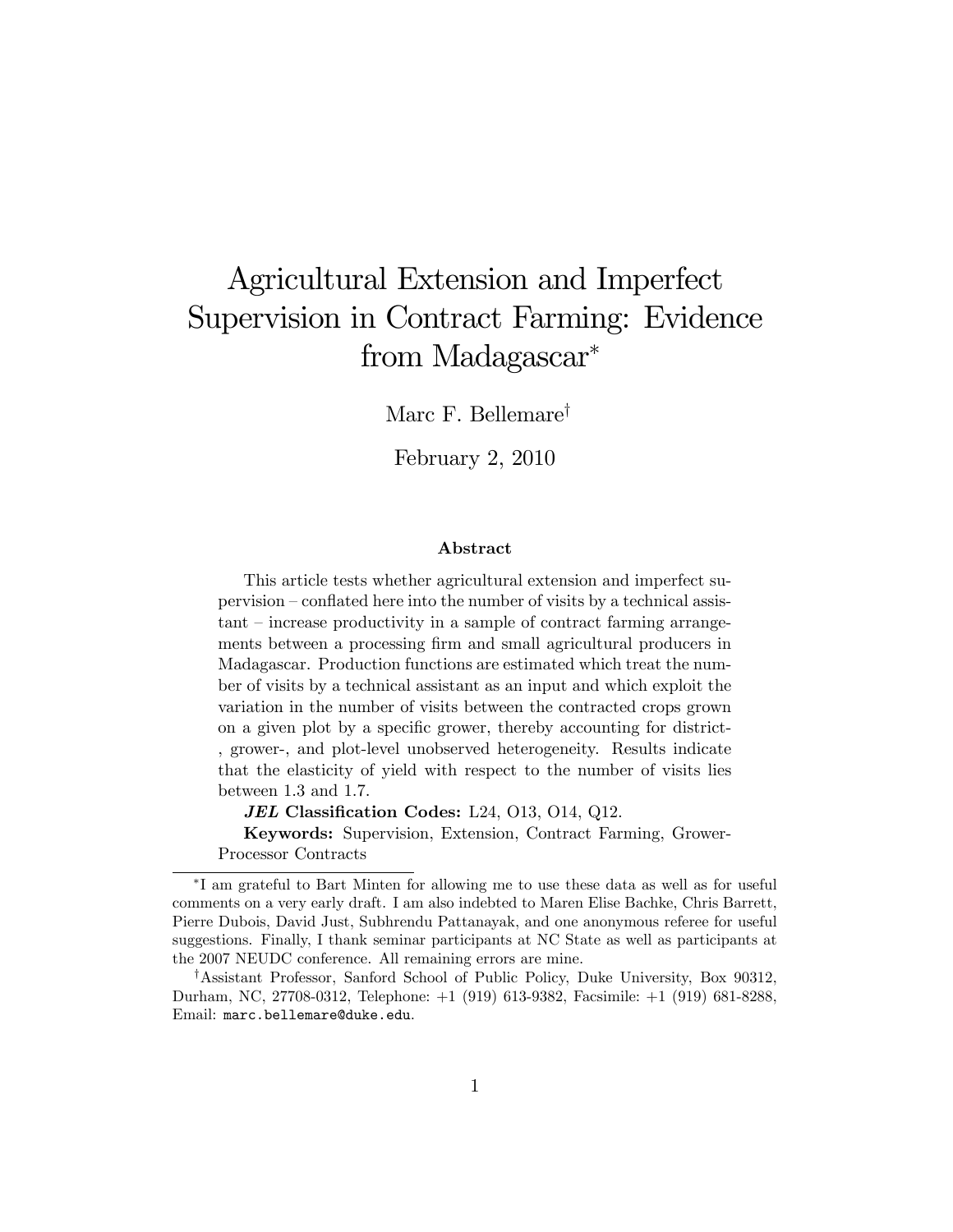## Introduction

How effective are the processor's investments in agricultural extension and imperfect supervision in grower-processor contracts? And if they are effective, what is their marginal impact on grower yields? This article tests whether these investments increase yields in a sample of the contract farming arrangements signed between a processing firm and its growers in Madagascar. Within these contracts, the processor delegates its production of green vegetables  $-$  green beans, leeks, cucumbers, etc.  $-$  to growers by providing them with credit in the form of seeds, pesticides, and fertilizer. At harvest, this input advance is repaid in crop, and the Örm purchases the remainder of the crop at a pre-agreed price, provided it satisfies certain quality requirements.

These contracts thus represent an important step away from spot markets and toward vertical integration in a country where the production of cash crops still remains marginal. Given that the markets for some of the inputs required to produce such crops often fail and that grower-processor contracts have the potential to resolve such market failures in developing countries (Grosh, 1994), the institution of contract farming allows producers to diversify their productive activities by helping them overcome non-convexities in the production of cash crops. In addition, small rural producers who lack the technical knowledge required to produce cash crops can often tap into such knowledge when the processor they contract with provides agricultural extension services as part of its supervision activities, as is the case in this article. This is especially important in Madagascar, where the adoption of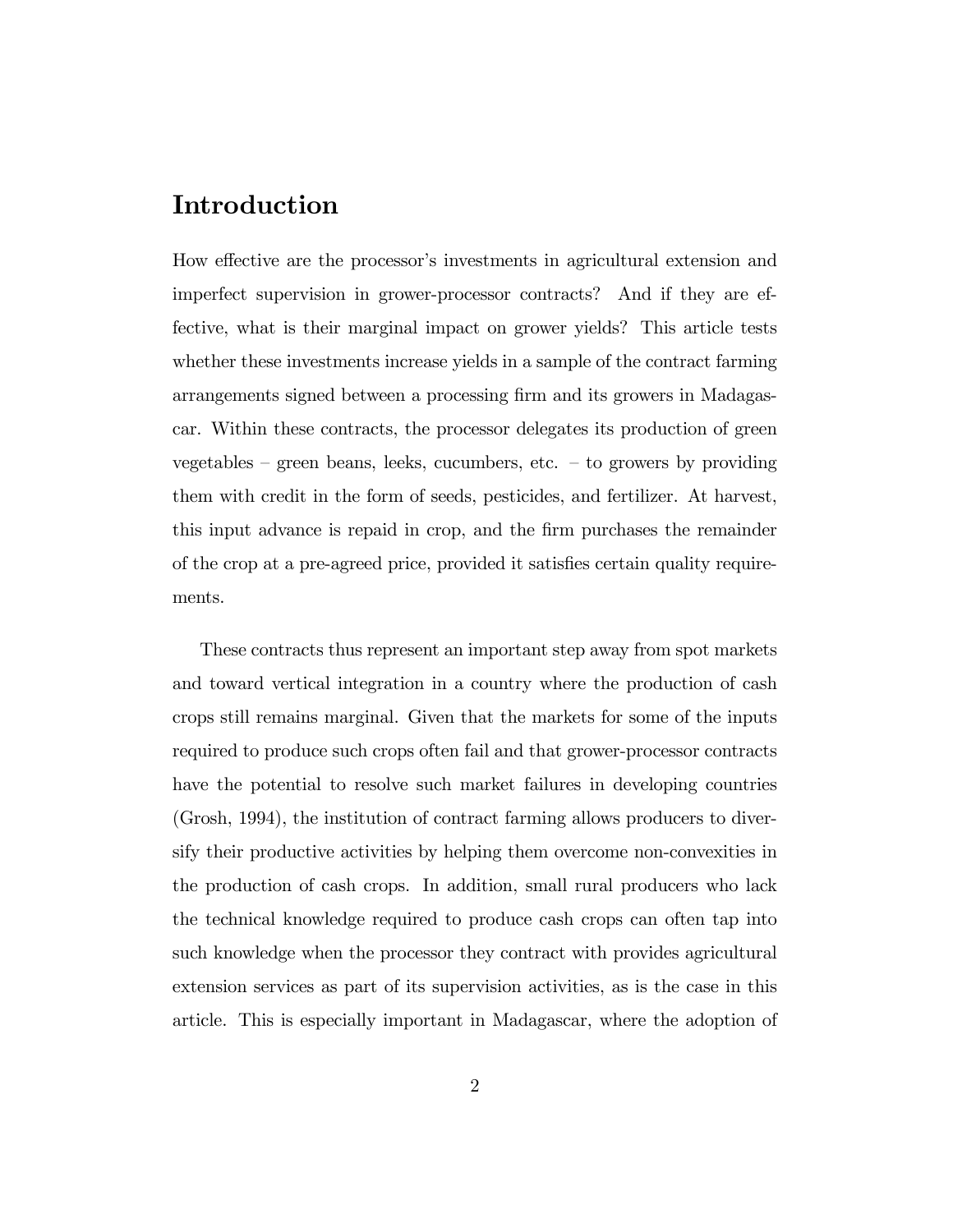technologies aimed at increasing staple crop (i.e., rice) yields has often been disappointing (Moser and Barrett, 2003 and 2006).

The contribution of this article is therefore to provide empirical evidence on the effects of agricultural extension and imperfect supervision in contract farming arrangements in Madagascar, where such contracts have been shown to be welfare-increasing (Minten et al., 2009). In light of the increased interest in contract farming in developing countries (Little and Watts, 1994; Grosh, 1994; Key and Runsten, 1999; Warning and Key, 2002; and Reardon and Timmer, 2005), knowing whether supervision increases productivity at the margin can provide a key insight to firms wishing to enter contract farming or expand their contract farming activities as well as to governments who may be considering contract farming as an instrument of industrial policy.

In the contracts studied in this article, the agricultural extension services provided by the processor and the imperfect supervision of growers by the processor are conáated into a single variable, i.e., the number of visits made by a technical assistant. These technical assistants ensure that growers follow a strict production schedule; that they apply the inputs provided by the processor in the right proportions; that they do not sell (or "leak") any of the contracted crop on the local market; and that they do not divert some of the inputs provided by the processor towards non-contracted crops. As such, while it is impossible to precisely disentangle the effects of agricultural extension and imperfect supervision, it is nonetheless possible to cleanly identify and estimate their combined marginal impact on grower productivity, which is of relevance to both the literature on extension in agricultural economics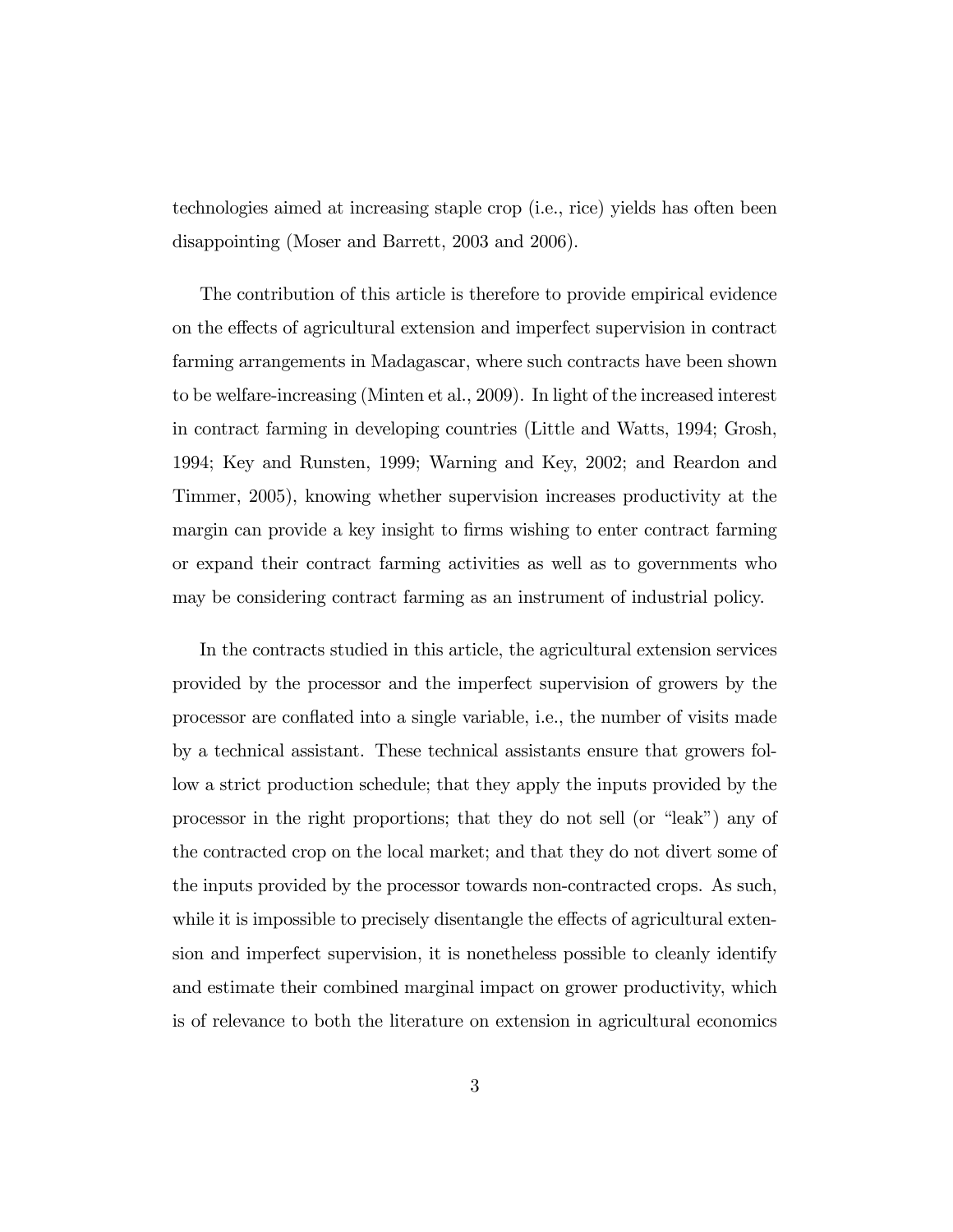(Feder et al., 1987; Birkhaeuser et al., 1991; Umali-Deininger, 1997; Anderson and Feder, 2004) and to the literature on imperfect supervision in development economics (Frisvold, 1994; Jacoby and Mansuri, 2009).<sup>1</sup>

This article therefore tests whether agricultural extension and imperfect supervision increase contracted crop yields by treating the number of visits made by a technical assistant as an input in the contracted crop production function. Given that the average producer grows several contracted crops on a given contracted plot and, more importantly, that the number of such visits varies at the crop rather than at the plot level, it is possible to control for unobserved heterogeneity at the district, grower household, and contracted plot levels. This setup provides clean identification of the effect of agricultural extension and imperfect supervision in these contracts and, as it turns out, a one percent increase in the number of visits increases yield by 1.3 percent on average, and by 1.7 percent when the number of visits is interacted with the growerís education so as to (crudely) tease out the agricultural extension and imperfect supervision aspects of these visits.

The remainder of the article is organized as follows. Section 2 offers a discussion of the contractual environment. In section 3, the data are presented alongside descriptive statistics. Section 4 discusses in turn the estimation strategy and the identification strategy. In section 5, the empirical results are presented and discussed. Section 6 concludes.

<sup>1</sup>Unfortunately, the survey includes no information as to how the supervisors choose who, when, and how to supervise, as only the growers were interviewed. Acquiring information on the supervision process itself would require a different survey altogether.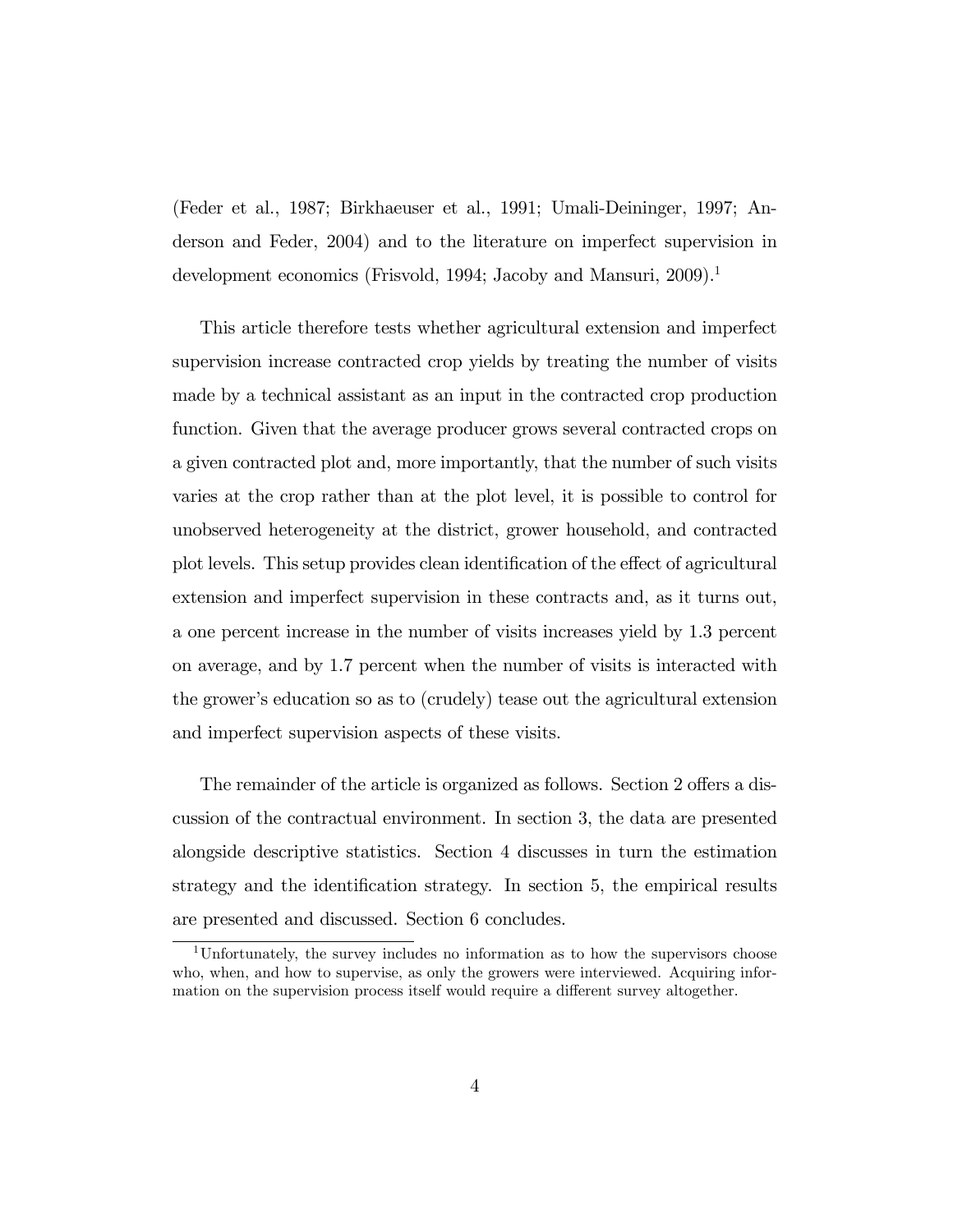# Contractual Environment

In a recent article using the same data to assess the technological spillovers from contract farming on rice production (i.e., the staple crop in Madagascar), Minten et al.  $(2009)$  offer an in-depth discussion of the contracts signed between Lecofruit, a processing firm who exports and sells the crops to supermarkets in the European Union (EU), and its growers. Lecofruit contracts with over 9,000 growers in the Antananarivo region. Each contract is written, and contracts are signed at the crop level given that growers can in principle grow more than one crop. The contract proceeds as follows:

- 1. The grower and the processor agree on an amount of cultivable area under contract and on a price at which the processor will buy the grower's output;
- 2. The processor provides the grower with seeds, pesticides, and fertilizer;
- 3. The grower undertakes production;
- 4. The technical assistant visits the grower;
- 5. Once the output is realized, the grower reimburses the processor in crop for the input advance and sells the remainder of his harvest to the processor at the price agreed upon in stage 1.

For the growers, the consequence of obvious shirking is non-renewal of the contract by the processor. This is discussed in greater detail toward the end of this section.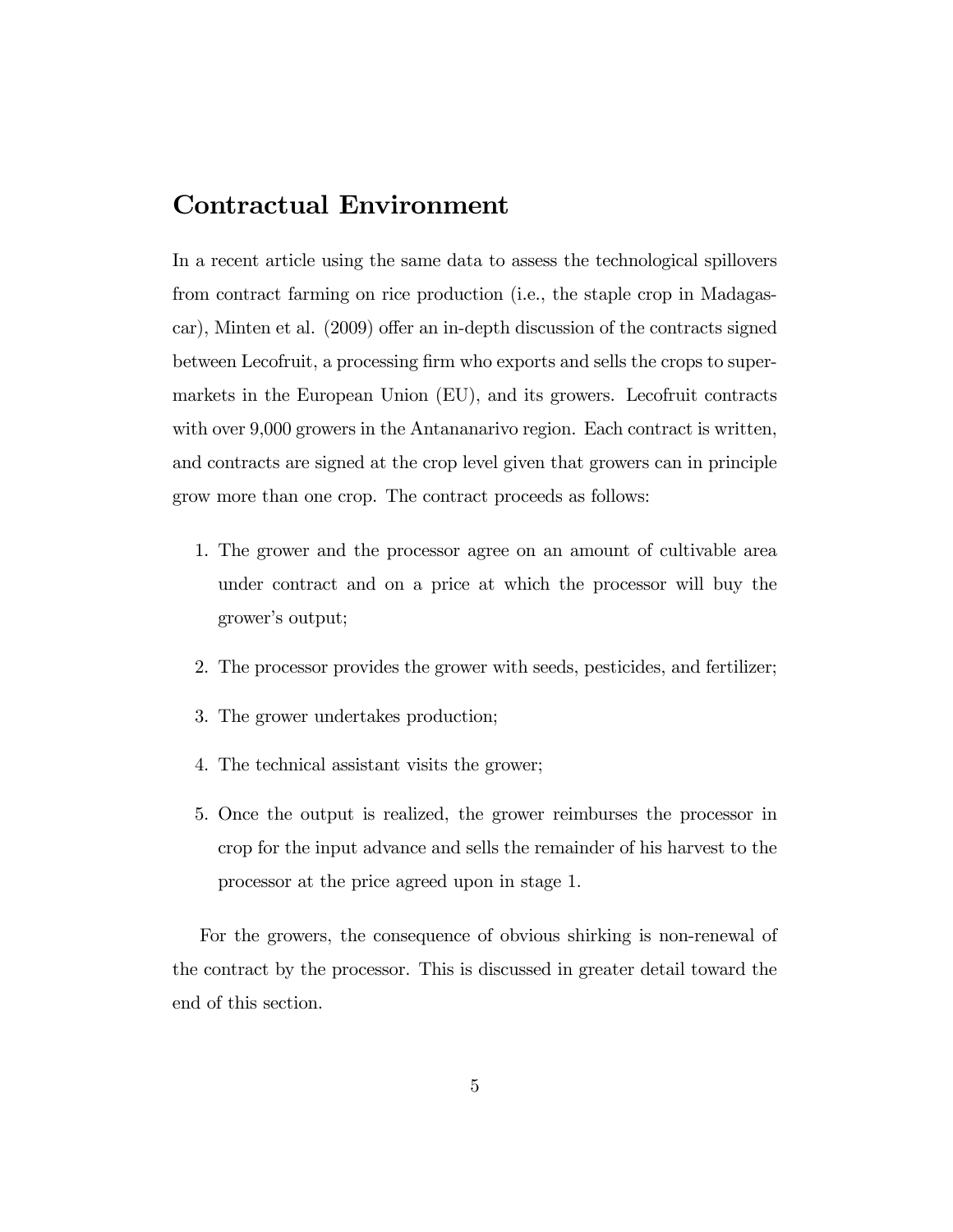Given that this article seeks to determine whether extension and imperfect supervision have any effect on yields, it is important to take a closer look at the role of technical assistants in these contracts. The processor hires a total of 300 team leaders who each coordinate the work of five or six technical assistants who reside in the same village as the growers they are in charge of supervising.<sup>2</sup> Hiring these technical assistants locally allows the processor to exploit local knowledge about the growers it contracts with as well as to reduce the transactions costs of providing extensions services to and imperfectly supervising the growers.

The role of technical assistants is twofold. It consists first of the usual contract enforcement activities (i.e., preventing growers from shirking; from diverting the processor-provided inputs to non-contracted crops; from leaking contracted crops on the local market, etc.), but also of production management via agricultural extension services (i.e., ensuring that the growers adhere to the production schedule decided by the processor; that they apply seeds, pesticides, and fertilizers at the right time and in correct proportions; etc.), and of output quality assurance by making sure that the contracted crops conform to EU standards, whose phytosanitary requirements are much stricter than Madagascar's.

A legitimate concern in these contracts is that of side selling by the growers (or "leakage"; see Fafchamps,  $2004$ ), i.e., the sale of contracted output on the local market in the hope of fetching a higher price than the price

<sup>&</sup>lt;sup>2</sup>Given that these data do not include unique identifiers for the supervisors, it is unfortunately impossible to control for the quality of supervision. The geographic indicators  $(i.e.,$  district dummies) used below offer a crude way of controlling for heterogeneous supervision quality.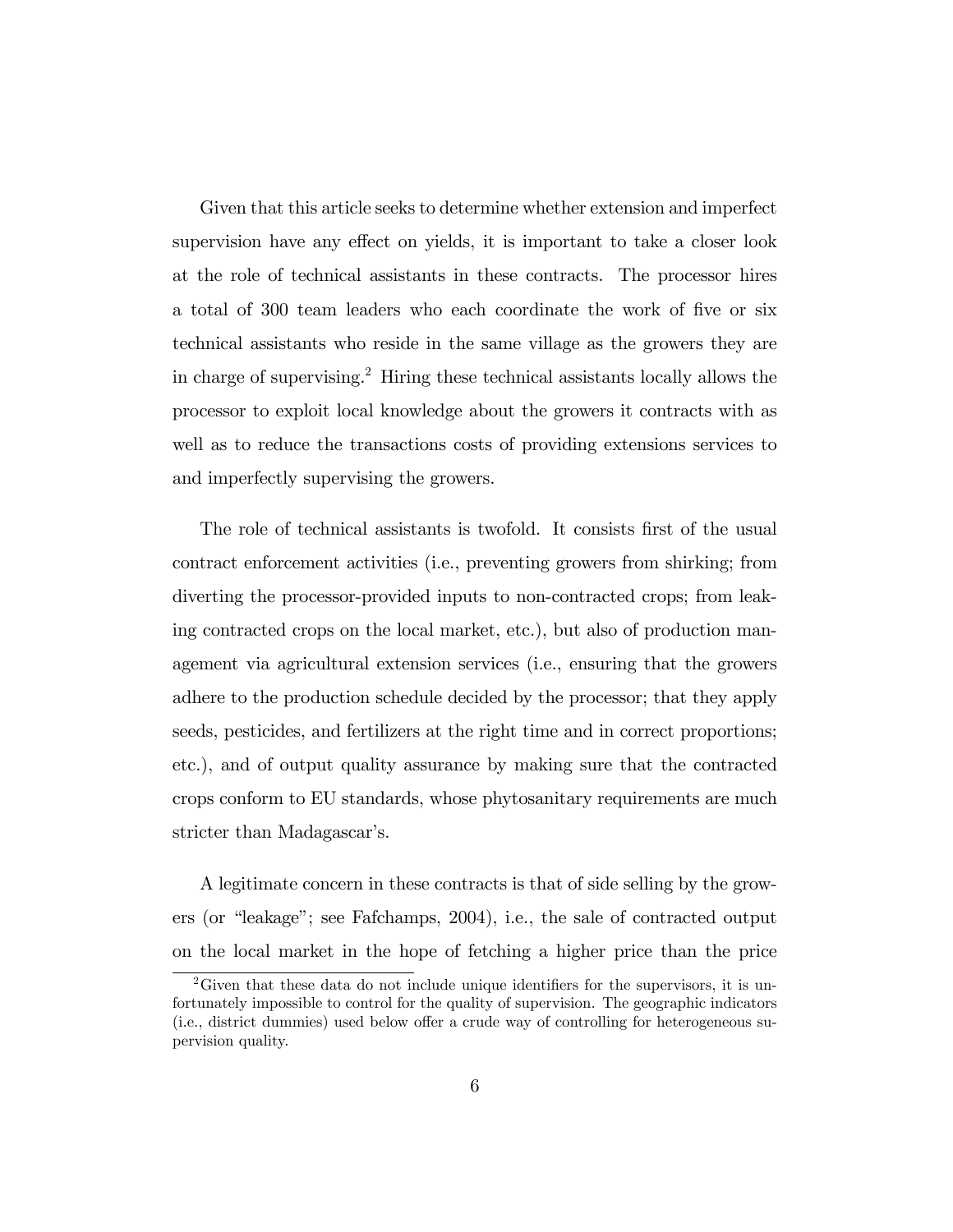agreed upon at the contracting stage. To counter such opportunistic behavior, Lecofruit paid a much higher price for green vegetables than the local market price, a practice similar to that of paying an efficiency wage (Shapiro and Stiglitz, 1984). Minten et al. (2009) report that 61 percent of growers believe that the contract price is higher than the price on the local market and discuss how some growers even went so far as to sell vegetables from noncontracted plots to the processor given the high price paid by the processor. In addition, 59 percent of growers report never having leaked, 24.5 percent report only rarely having done so, and only 1.5 percent report regularly doing so.<sup>3</sup> Although these figures are subject to reporting bias, there is little to no evidence  $-$  statistical or anecdotal  $-$  of side selling in 2004, i.e., the contract year covered by the data.

The repayment rate of the growers as regards the input advance provided by the processor was about 98 percent. Even though contracts are written and the processor keeps a detailed database of its growers, it is unlikely that Lecofruit would have legal recourse if a grower chose not to repay. In Madagascar, resorting to the legal system to settle disputes involves a costly and inefficient process; institutions are weak; and agents tend to rely on repeated interactions as an enforcement mechanism (Platteau, 1994a, 1994b; Fafchamps and Minten, 2001; Fafchamps, 2004). Non-renewal of contracts is thus the main threat used by Lecofruit in enforcing repayment, a mechanism validated by the fact that these contracts are almost unambiguously beneficial to the growers. Indeed, Minten et al. report that the farmers who contract

 $3$ The statistics for "never leaked" and "rarely leaked" are significant at the 1 percent significance level, whereas the statistic for "regularly leaked" was only significant at the 10 percent significance level.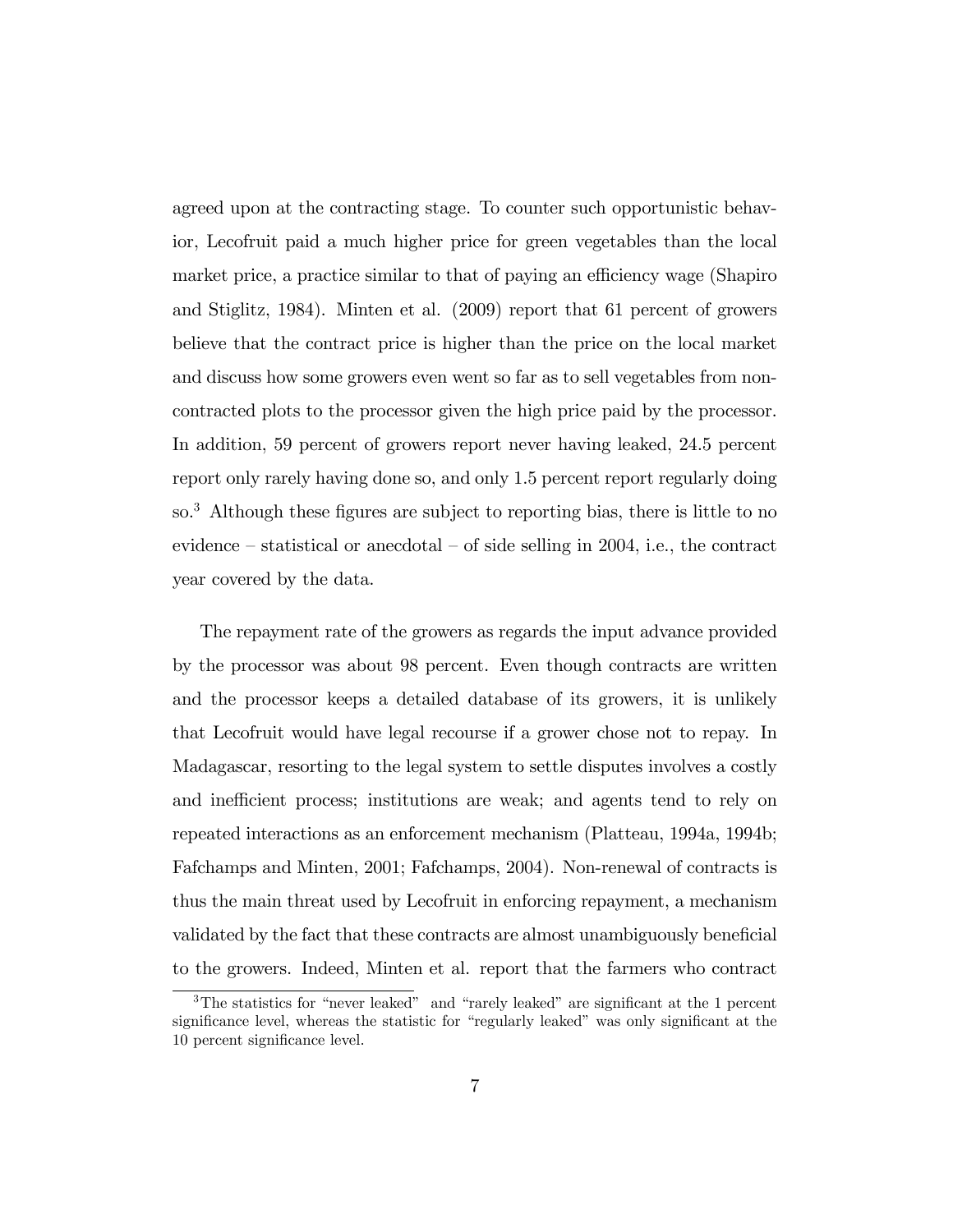with Lecofruit have higher, less variable incomes than others in the same region who do not contract with Lecofruit.

## Data and Descriptive Statistics

The data were collected under a joint Cornell University–Katholieke Universiteit Leuven effort in four districts in Madagascar's Antananarivo province during the months of June and July 2004. Each of the 200 randomly selected households in the sample had entered a contract with Lecofruit, whose main activity is to export fresh produce to the EU. Each selected household was chosen based on the stratification criterion of owning at least two plots: (i) a plot on which rice was grown during the agricultural season and on which at least one contracted crop (e.g., green beans, cucumbers, leeks, etc.) was grown during the off-season; and (ii) a rice plot on which rice was grown during the agricultural season and on which a non-contracted crop was grown during the agricultural off-season. Given that almost all agricultural households in Madagascar grow rice as a staple, this sampling strategy entails no loss of generality regarding the households contracting with Lecofruit. Data were collected at the household, contract, plot, and crop levels, so that accounting for missing data, the end result is a sample of 315 contracted crops across 188 grower households, each with one contracted plot. Among the 188 growers, 89 grew only one contracted crop while 74 grew two, 22 grew three, and three grew four.

Table 1a presents descriptive statistics for these 315 contracted crops, for the plots on which they are grown, and for the individuals growing them.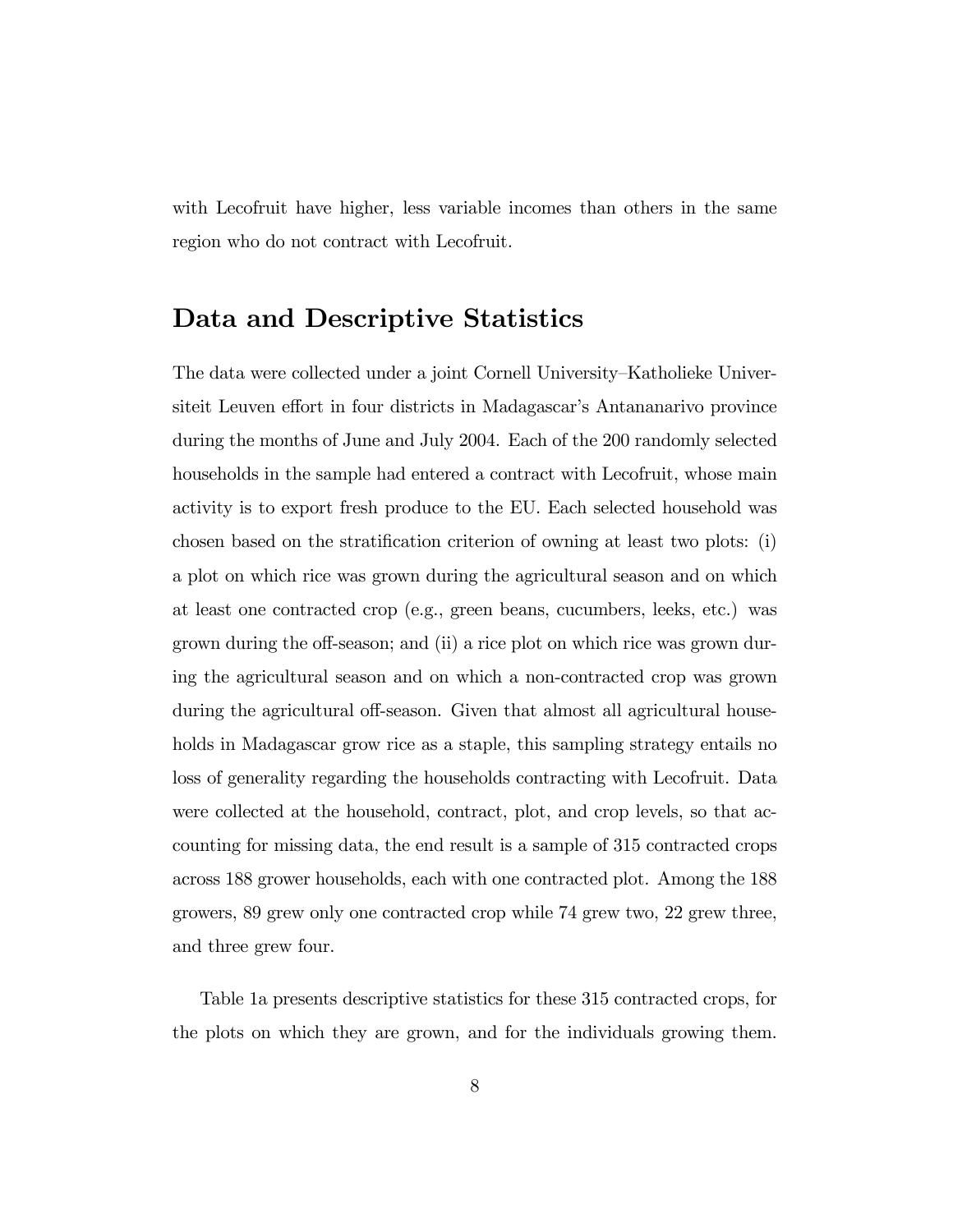The average yield for green vegetables was a little over 12 metric tons per hectare.<sup>4</sup> A little under two thirds of contracted crops were green beans, one third were cucumbers, and only 2 percent were leeks. The average contracted crop covered about 1.5 ares and required 165 person-hours of labor. At the crop level, the number of visits by a supervisor averaged about 11. At this point, it is important to note that respondents were asked how many times a supervisor visited them for each contracted crop on the contracted plot. In other words, supervision varies within each grower-plot  $-$  a unique feature of the data that allows controlling for grower-plot unobserved heterogeneity and which will be discussed in greater detail when presenting the identification strategy in section 4. Although there may be some concern as to whether supervisors make separate visits to supervise production on separate crops, crops are often grown sequentially in different, not-necessarily-overlapping ìplantingsî in these data, which explains where the within-grower, betweencrop variation in the number of visits by a technical assistant comes from. At the time of the survey, respondents were asked to delimit the production cycle of each planting by giving the beginning and end months for the production of each planting. This allowed them to better circumscribe the number of visits, even for partially overlapping plantings. Planting times did not fully overlap for 20 percent of the growers who were growing more than one crop. Alternatively, plantings did not fully overlap for 21 percent of the plantings on plots which had within-plot crop variation.

The quantities of seeds, pesticides, and fertilizer used in production are not reported in table 1 given that they are applied in equal proportions

<sup>&</sup>lt;sup>4</sup>One hectare covers  $10,000$ m<sup>2</sup>, so that one are covers  $100$ m<sup>2</sup>.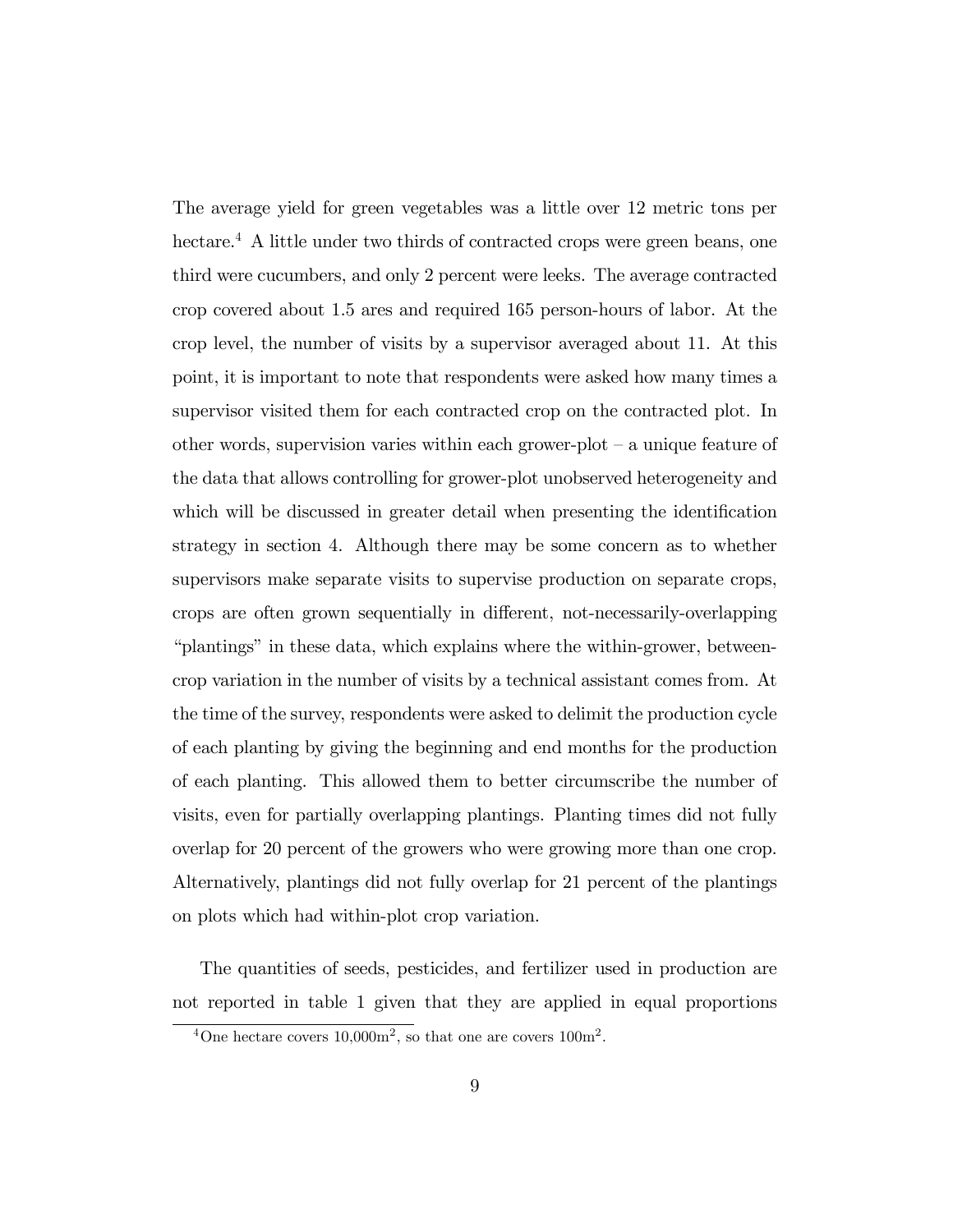across plots by virtue of the contract terms, but the percentage of pesticides provided by Lecofruit to each grower-plot-crop is reported, since some growers choose to use some of their own pesticides so as to not have to reimburse these inputs in crop at the end of the season. Lecofruit thus provides nearly 100 percent of the seeds, 37 percent of the pesticides, and 56 percent of the fertilizer used in production. Moreover, in 100 percent of cases, the contracted crop had been grown by the grower in 2003, indicating that every grower in the data set had at least one year of experience producing the crops he had contracted for with Lecofruit.

Turning to the characteristics of the grower households, the average household was composed of a little under six individuals, less than half of whom were dependents.<sup>5</sup> Over a quarter of growers were female and, at 38 years of age, the average grower was relatively young, having completed six years of education and having contracted with Lecofruit for almost eight years.

Finally, given that the empirical application below relies extensively on the panel nature of the data to identify the effect of the number of visits by a technical assistant on yield, table 1b present panel descriptive statistics for the dependent variable, the variable of interest, the production inputs, as well as the variables that will be used as instruments to control for the potential endogeneity of the number of technical visits.

 $5A$  household's dependency ratio is equal in this case to the proportion of individuals under 15 or over 64 within the household. It is thus a proxy for the quality of the household's labor endowment.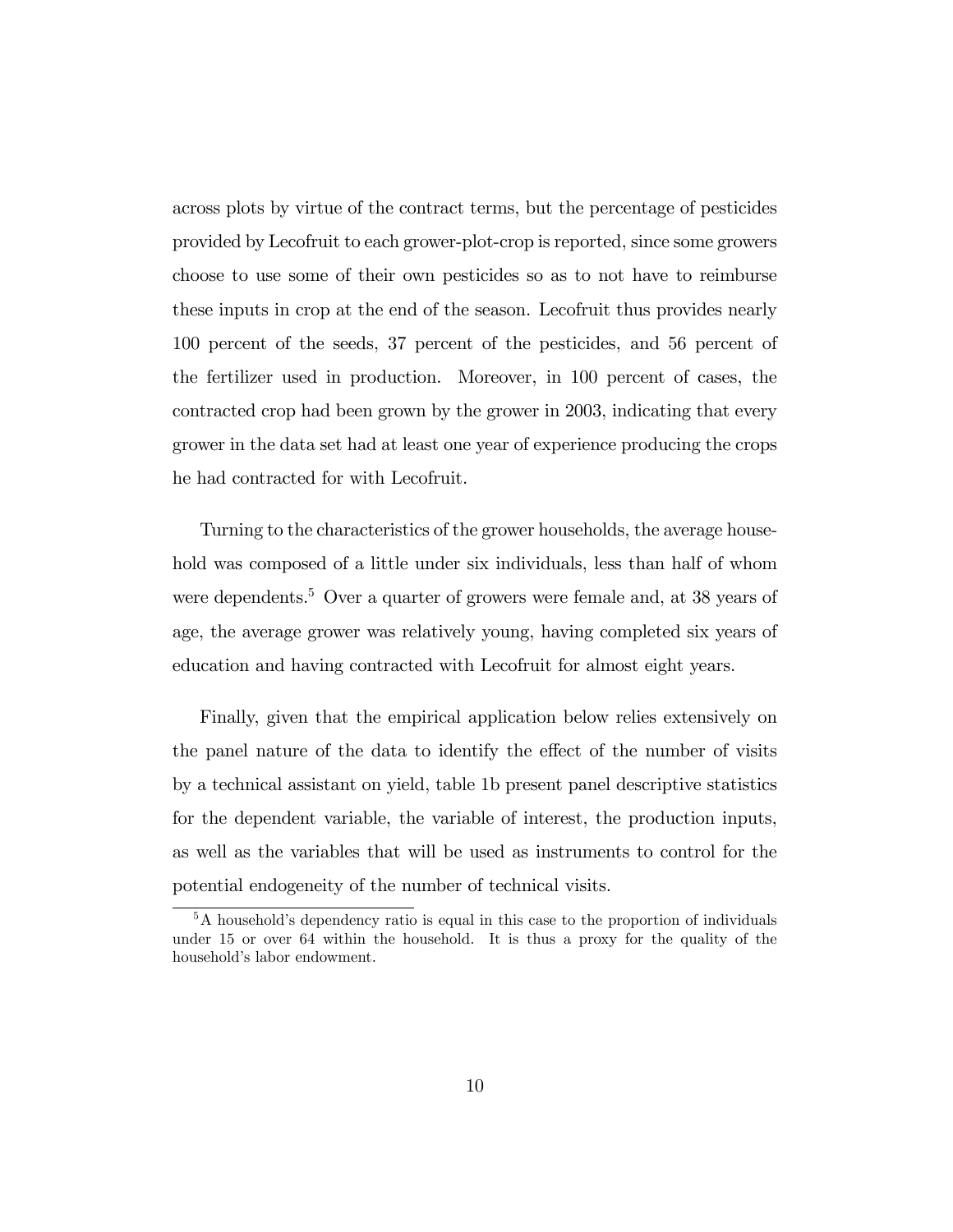## Empirical Framework

This section first discusses the estimation strategy used to study the effect of agricultural extension and imperfect supervision on yield in the application at hand by presenting the equations to be estimated in section 5. It then discusses the strategy relied upon to ensure clean identification of the effect of the number of visits by a technical assistant and addresses the potential endogeneity of these visits with respect to yield.

### Estimation Strategy

In order to test the effects of agricultural extension and imperfect supervision in the contracts discussed in section 2, a simple empirical strategy is adopted. The basic specification is that of a Cobb-Douglas production function in which the unit observation is the contracted crop; the yield of green vegetables is the dependent variable; and labor, cultivated area, and the number of visits by a technical assistant are the inputs. $6$  Two basic specifications of this production function are estimated below. The first specification pools all observations into a cross-section and is such that

(1) 
$$
\ln y_{ijk\ell} = \alpha_1 + \beta_1 \ln x_{ijkl} + \gamma z_{k\ell} + \pi_1 z_{jk\ell} + \delta_1 d_\ell + \zeta_1 d_i + \epsilon_{ijk\ell},
$$

where  $y_{ijk\ell}$  is the yield of contracted crop i on plot j cultivated by grower k in district  $\ell$ ;  $x_i$  is a vector of production inputs;  $z_{k\ell}$  is a vector of grower-

 ${}^{6}$ Following MaCurdy and Pencavel (1986), 0.001 was added to each observation of every variable for which a logarithm was taken. This was done so as to not have to introduce non-randomness in the sample by dropping all  $\ln(0)$  observations, while still preserving the order between observations.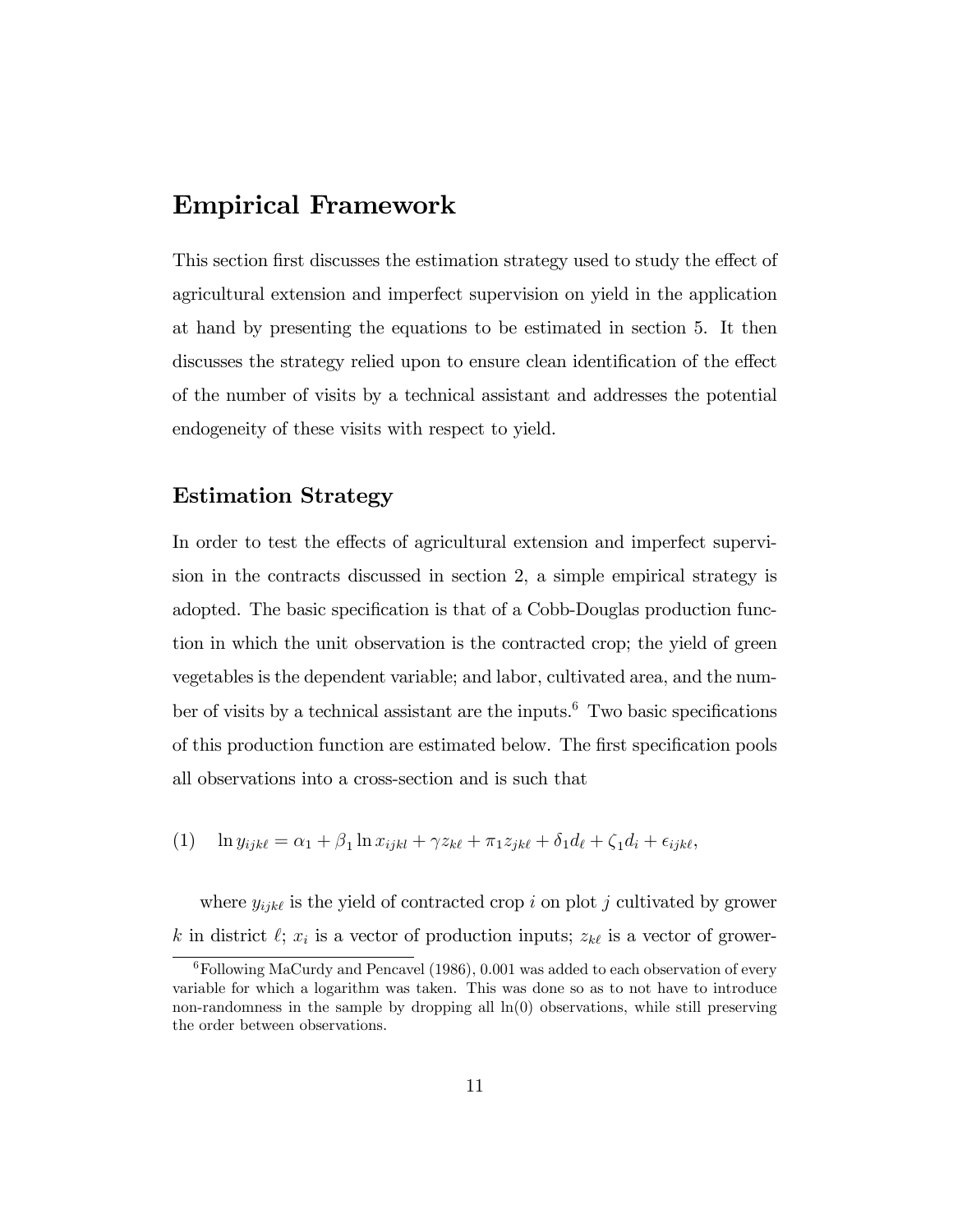specific covariates;  $z_{jk\ell}$  is a vector of plot characteristics;  $d_{\ell}$  is a vector of district dummies;  $d_i$  is a vector of crop dummies; and  $\epsilon_{ijk\ell}$  is an iid error term that is distributed normally. Obviously, this specification neither accounts for grower- or plot-level unobserved heterogeneity, so that in order to do so, the second specification incorporates a district-grower-plot fixed effect and is such that

$$
(2) \quad \ln y_{ijk\ell} = \alpha_2 + \beta_2 \ln x_{ijk\ell} + \delta_2 d_{jk\ell} + \zeta_2 d_i + \nu_{ijk\ell},
$$

where,  $y_{ijk\ell}$  is again the yield of green vegetables of contracted crop i on plot j cultivated by grower k in district  $\ell$ ;  $x_{ijkl}$  is a vector of production inputs;  $d_{jk\ell}$  is a vector of district-plot-grower fixed effects;<sup>7</sup>  $d_i$  is a vector of crop dummies; and  $\nu_{ijk\ell}$  is an iid error term that is distributed normally. This specification ensures that unobserved heterogeneity is controlled for at the district, grower, and plot levels.<sup>8</sup> Both specifications are estimated by ordinary least squares (OLS).

Because the variable of interest (i.e., the number of visits by a technical assistant) conflates the processor's investment in both agricultural extension and imperfect supervision, two sub-specifications of equations 1 and 2 are estimated: (i) a specification in which the number of visits by a technical assistant enters production as an input; and (ii) a specification in which the number of visits by a technical assistant and its interaction with the grower's education both enter production as inputs. Because the data do not include

 ${}^{7}$ In this context, however, the grower and plot fixed effects are the same given that the data include only one contracted plot per grower household.

<sup>&</sup>lt;sup>8</sup>If households are better at growing specific crops, however, the estimates would be biased even in the presence of fixed effects.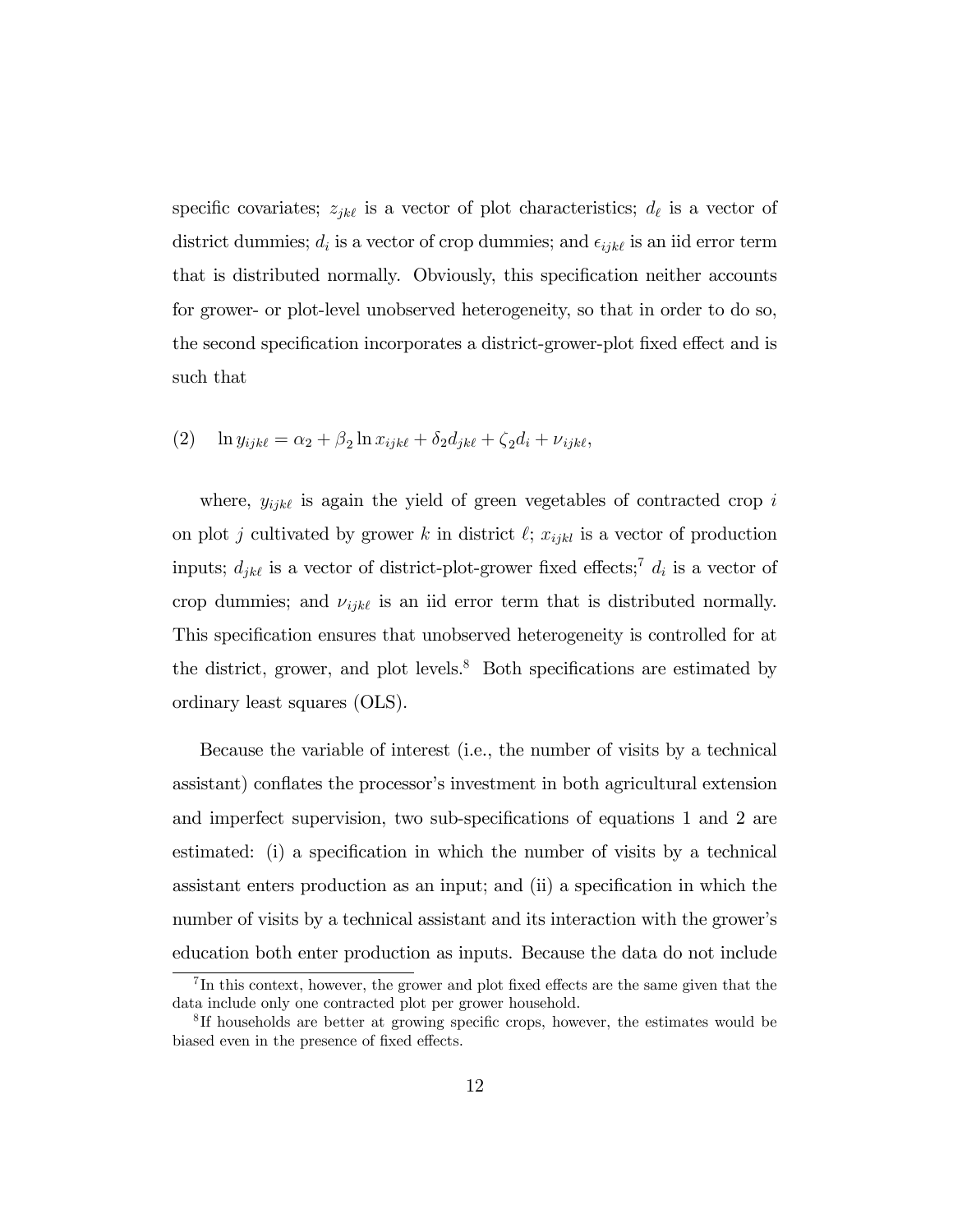specific information on the nature of each visit by a technical assistant, the latter sub-specification is estimated so as to crudely tease out the effects of the imperfect supervision and agricultural extension aspects of these visits. Although technical assistants, by virtue of residing in the same village as the growers they are in charge of supervising, have a good idea of each growerís ìtypeî, this variable is both unobserved by the econometrician and captured by the household fixed effect, so that one must rely on a proxy to disentangle the effects of extension and supervision. The data include few grower-specific covariates, so education is unfortunately the best such proxy one can use. Consequently, if the coefficient on the interaction term is positive (negative), the advice dispensed by the technical assistants gets more (less) effective the more educated the grower.

### Identification Strategy

Even though the number of visits by a technical assistant is in theory predetermined in equations 1 and 2 because these visits occur prior to the realization of output, it remains possible that the number of visits is endogenous to yield. While this concern is assuredly valid in equation 1, where unobserved heterogeneity between plots and between growers is unaccounted for, the remainder of this section argues that endogeneity of the number of visits by a technical assistant to yield is of little concern in equation 2, in which districtgrower-plot fixed effects combined with crop dummies should eliminate most of the correlation between the number of visits and the error term.

If technical assistants form rational yield expectations, these expectations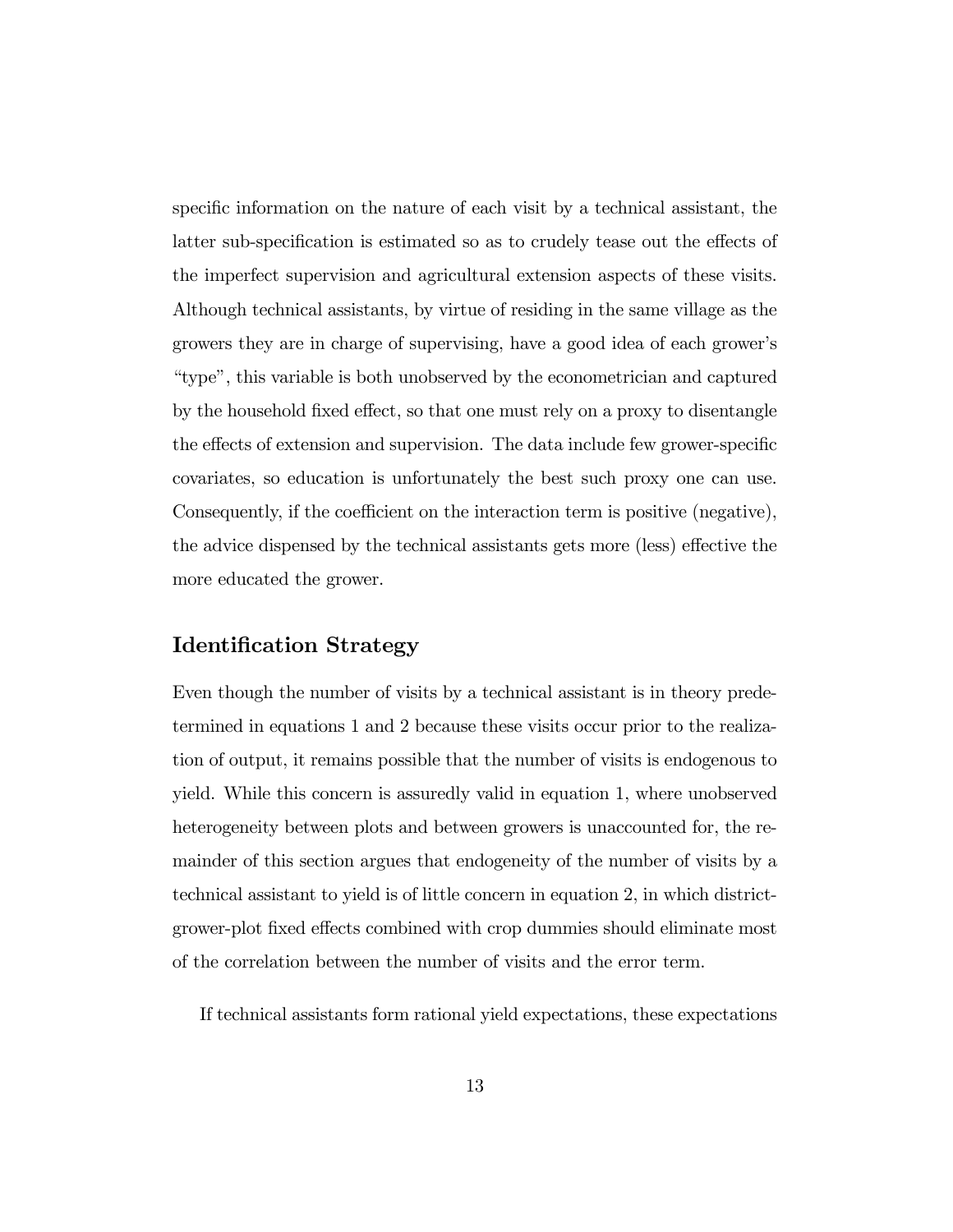are for the most part driven by within-district growing conditions as well as by grower- and plot-specific characteristics. These, however, are taken care of by the district-grower-plot fixed effects. The remaining unobserved heterogeneity is between crops within each district-grower-plot. One can think of a scenario in which technical assistants consider the grower's experience with a given crop.

The fixed effects will also not purge the error term of its correlation with the explanatory variables if, say, farmers demand fewer visits for certain crops if technical help is available from friends or neighbors for specific crops, or if the processor provides fewer visits to certain crops because local government or other agencies are providing extension service for specific crops.

Unfortunately, the data do not include the exact number of years of experience each grower has with each contracted crop, whether growers get technical help from friends or neighbors, or whether local extension agencies provide extension services for contracted crops.<sup>9</sup> Recall from table 1, however, that each and every grower in the data has previously grown each of the contracted crop that he or she grew during the current season. One could thus argue that most of the unobserved heterogeneity is purged by the district-grower-plot fixed effect. A similar reasoning can be applied to cases where technical assistants choose to visit more intensively with growers whose plots are closer to the village; with growers of a certain "type"  $(e.g., ability, efficiency, talent, etc.); with grows whose plots exhibit certain$ 

 $9$ The data set did include information on public extension services for rice agriculture, but even if one wanted to use this as a proxy for the public extension services one receives for contracted crops, this does not vary between crops within a grower. In other words, the fixed effects control for public extension services for the staple crop.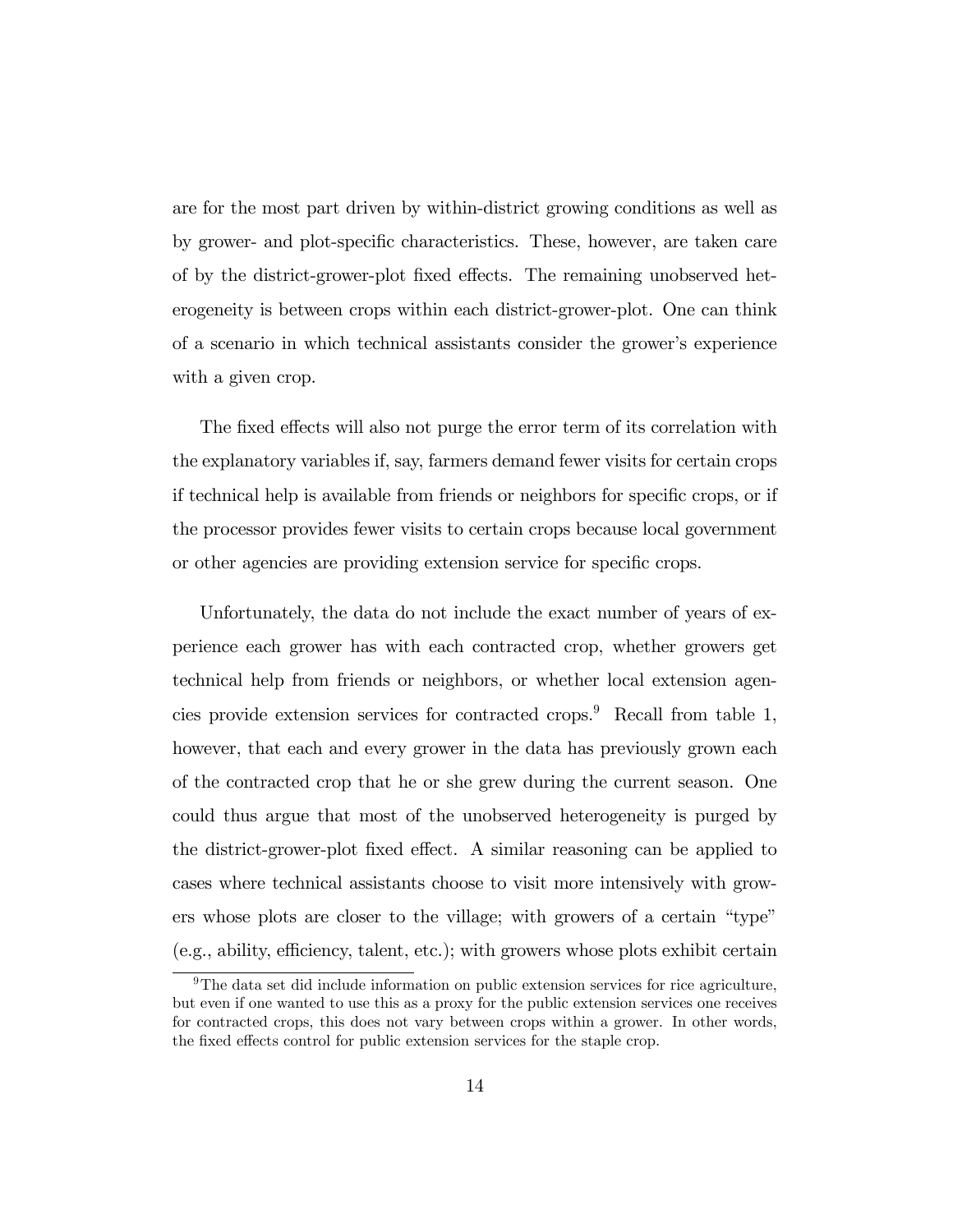characteristics; etc.

Still, the data include three variables that (i) are likely causally correlated to the number of visits by a technical assistant; (ii) are potentially exogenous to yield; and (iii) vary between crops within each district-grower-plot. These three variables are the percentages of seeds, pesticides and fertilizer provided by the processor.

As regards the first requirement, the number of visits by a technical assistant will presumably be higher on the crops for which the processor provides a higher proportion of seeds, pesticides, and fertilizer since in such cases, the processor has more at stake by virtue of being owed a higher amount of crop as reimbursement for the input advance. That is, the greater the input advance to the grower, the more the processor will wish to reduce the diversion of inputs to potentially more lucrative non-contracted crops, and so the greater the number of visits by a technical assistant. In other words, the more inputs a processor has advanced to a grower, the greater the processor's loss in case of crop failure given that inputs are reimbursed in crop, and thus the more technical advice the processor will wish to provide the grower. Whether this requirement holds can be ascertained by looking at whether the percentages of seeds, pesticides, and fertilizer provided by the processor are significant in the first-stage instrumenting regression.

The second requirement is harder to establish. In this case, because seeds, pesticides, and fertilizer are applied in equal proportions across contracted plots, the amount per are of each input does not vary between plots, as per Lecofruit's technical requirements, and although the quantity of pesticides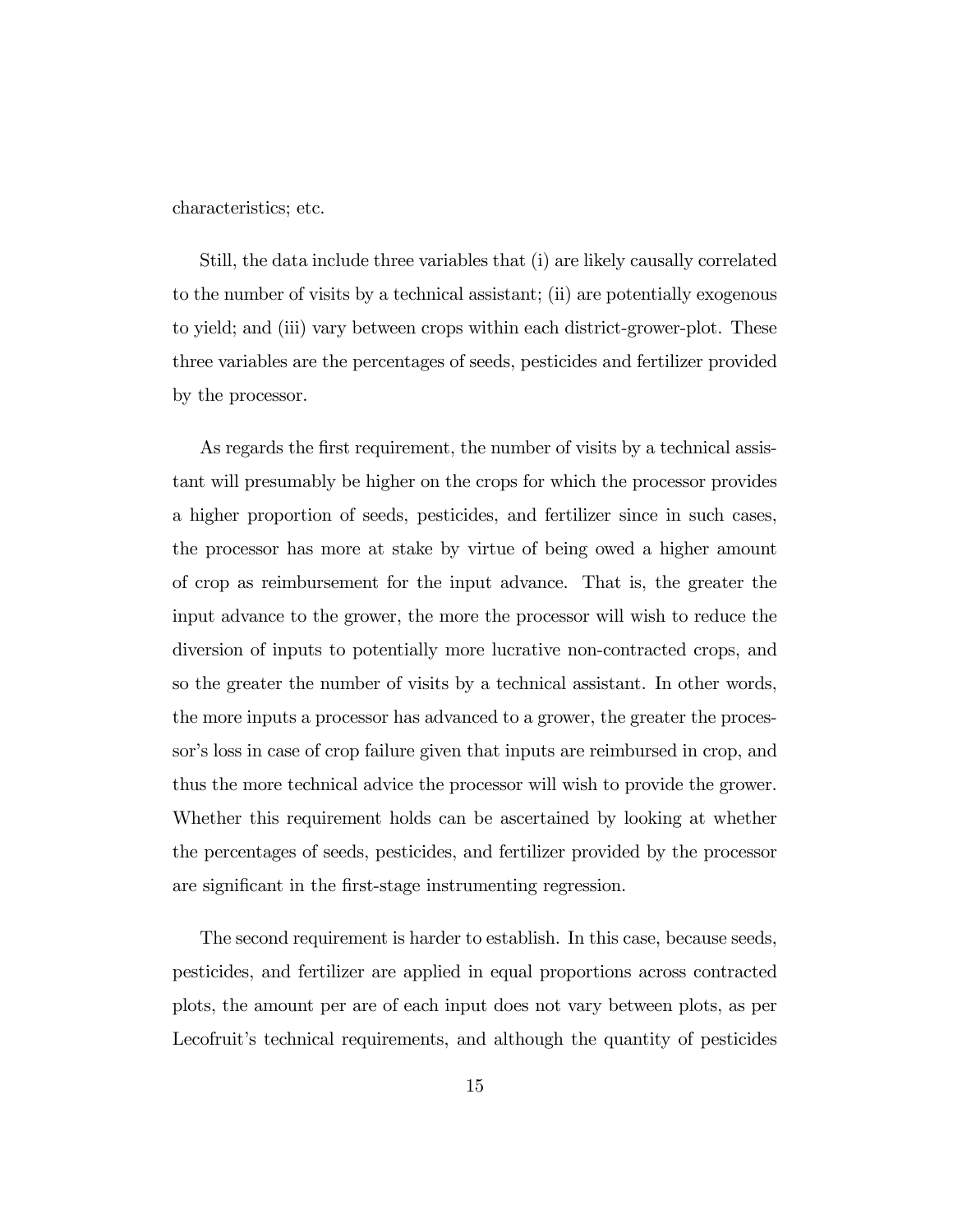and fertilizer varies depending on the crop grown, this is controlled for using crop dummies. The mix of processor- and grower-provided seeds, pesticides, and fertilizer varies between crops and within each district-grower-plot. So unless there are significant quality differences between the seeds, pesticides, and fertilizer provided by Lecofruit and those provided by the growers, the proportion these outputs provided by the processor should not affect yield. In what follows, the identifying assumption is therefore that if such quality differences do exist, they are small enough so as not to affect significantly yield. This is justified by Lecofruit's strict production requirements: if there were significant quality differences between processor- and grower-provided seeds, pesticides, and fertilizer, Lecofruit would simply prohibit growers from using their own inputs, as it could easily bear the initial investment in full for each contracted crop.

Therefore, in order to determine whether the number of visits by a technical assistant is endogenous to yield on the basis of these instruments, twostage least squares (2SLS) regressions are estimated in both the pooled crosssection and the fixed effects specifications, and their results are compared to the OLS case using Hausman tests.

## Estimation Results

This section presents both specifications and the two sub-specifications of the Cobb-Douglas production function discussed in the previous section. Then, because missing observations for grower-specific covariates cause the sample size to differ between the pooled cross-section ( $N = 297$ ) and fixed effects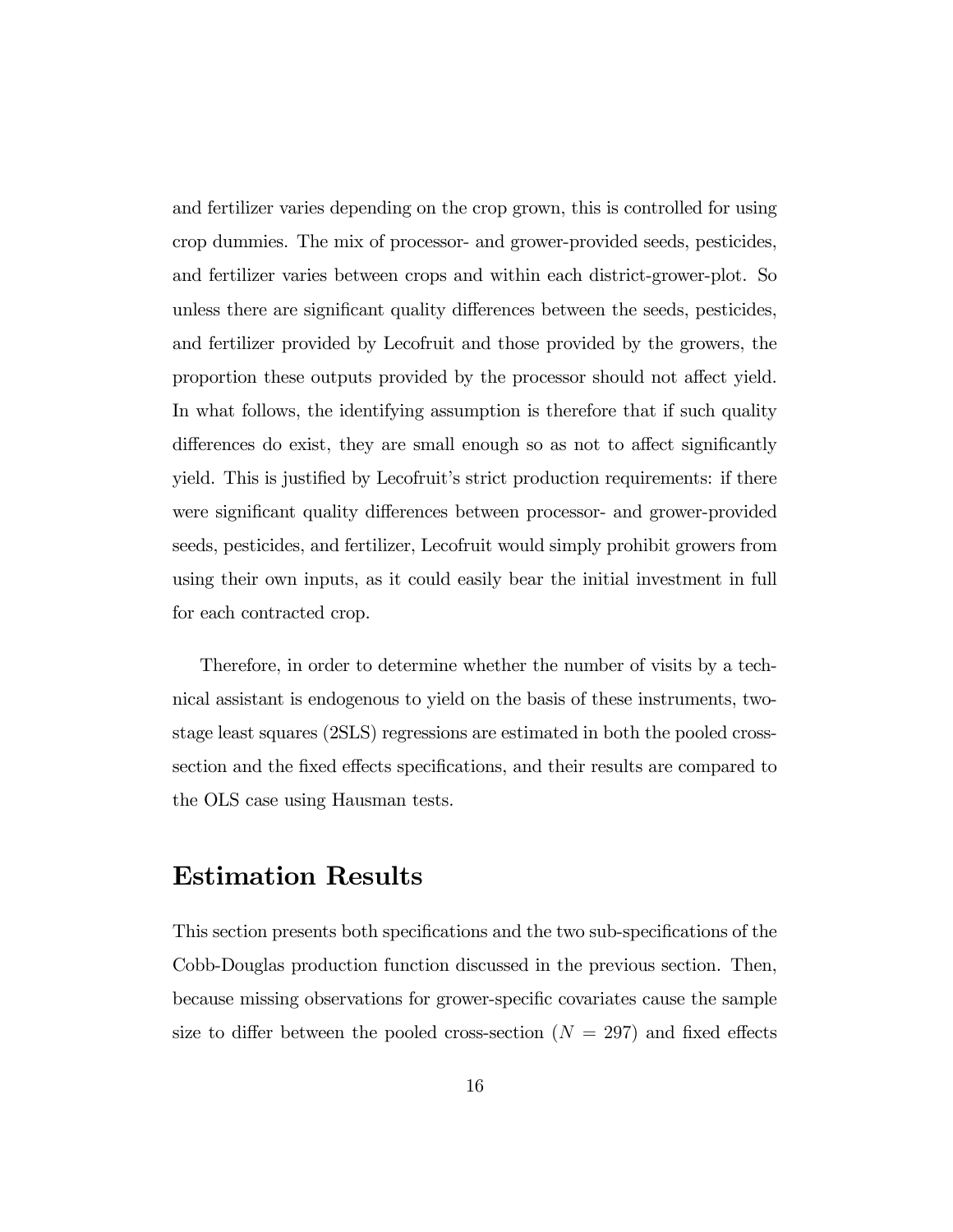specifications ( $N = 315$ ), the latter are reestimated on a sample that is identical to the former. In both the pooled cross-section and in the fixed effects specifications, a comparison is run between the OLS and 2SLS estimation results via Hausman tests. Finally, the estimated elasticities of yield with respect to the number of visits by a technical assistant  $-$  the main parameters of interest in this article  $-$  are presented and discussed.

## OLS Estimation Results

Although the panel nature of the data allows controlling for unobserved heterogeneity at the district-grower-plot level, the data constitute an unbalanced panel because the number of crops grown on each contracted plot differs between growers and ranges from one to four. Consequently, while the growers who produce two or more contracted crops on their contracted plot are included in the fixed effects regressions estimated below, those who produce only one contracted crop are left out of these regressions. If, as one cannot rule out  $ex$  ante, the growers who grow only one contracted crop differ systematically from the growers who grow two or more contracted crops, then the estimation results will be biased due to the non-random nature of the sample. At the very least, they will not be generalizable to the whole sample, and will be subject to the caveat that they only apply to the grower households who grow two or more crops on their contracted plot.

Turning to the estimation results, tables 2a and 2b present estimated coefficients for the Cobb-Douglas production function in the OLS case for the specifications discussed in the previous section. The difference between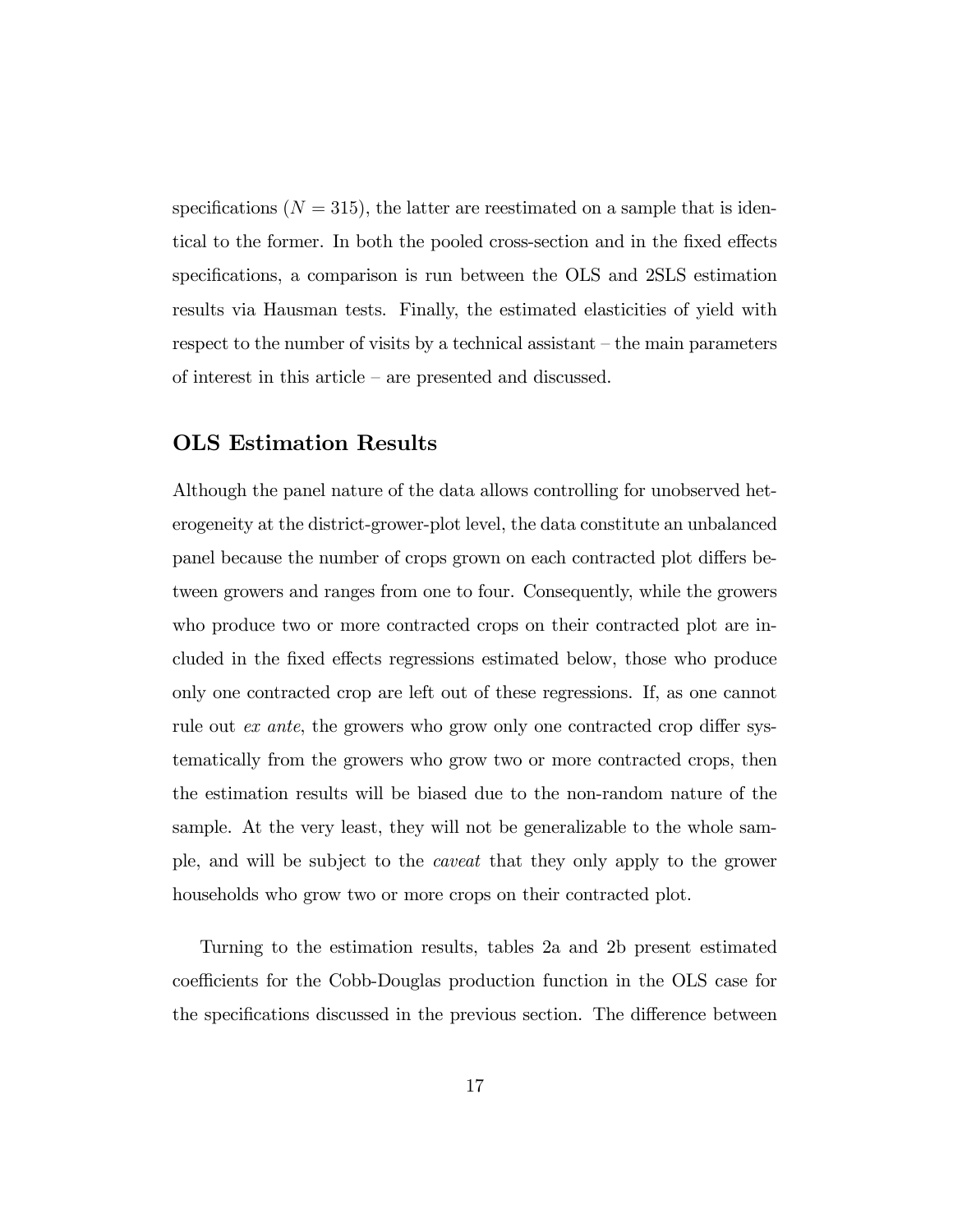tables 2a and 2b, however, is as follows. Table 2a drops the observations for which some variables (i.e., household size, dependency ratio, relationship length, and distance to plot from house) are missing, while table 2b keeps them by replacing each missing value with a zero and by defining, for each variable for which some values are missing, a new variable (not shown) equal to one if the value is missing for this particular observation and equal to zero otherwise. This method then allows keeping the information contained in the fact that some values are missing.<sup>10</sup>

Both tables 2a and 2b show the estimation results for the pooled crosssectional specification both without the interaction between the number of visits made by a technical assistant and grower education (model 1) and with the interaction term (model 2) as well as for the fixed effects specification both without (model 3) and with the interaction term (model 4). In each model, the number of visits by a technical assistant has a positive effect on yield, but estimated elasticities are presented in table 3 below.

In models 1 and 2, labor has the expected positive marginal effect on yield, and there is evidence of an inverse plot size-productivity relationship (see Barrett, 1996 and Barrett et al., 2010 for studies of the inverse productivity relationship in Madagascar). Likewise, the greater the amount of available household labor (as proxied by household size), and the better the quality of available household labor (as proxied by the inverse of the dependency ratio), the higher the yield.

Although models 1 and 2 include both district- and crop-level dummies,

 $10$ I am grateful to the anonymous who suggested this method of keeping the missing observations.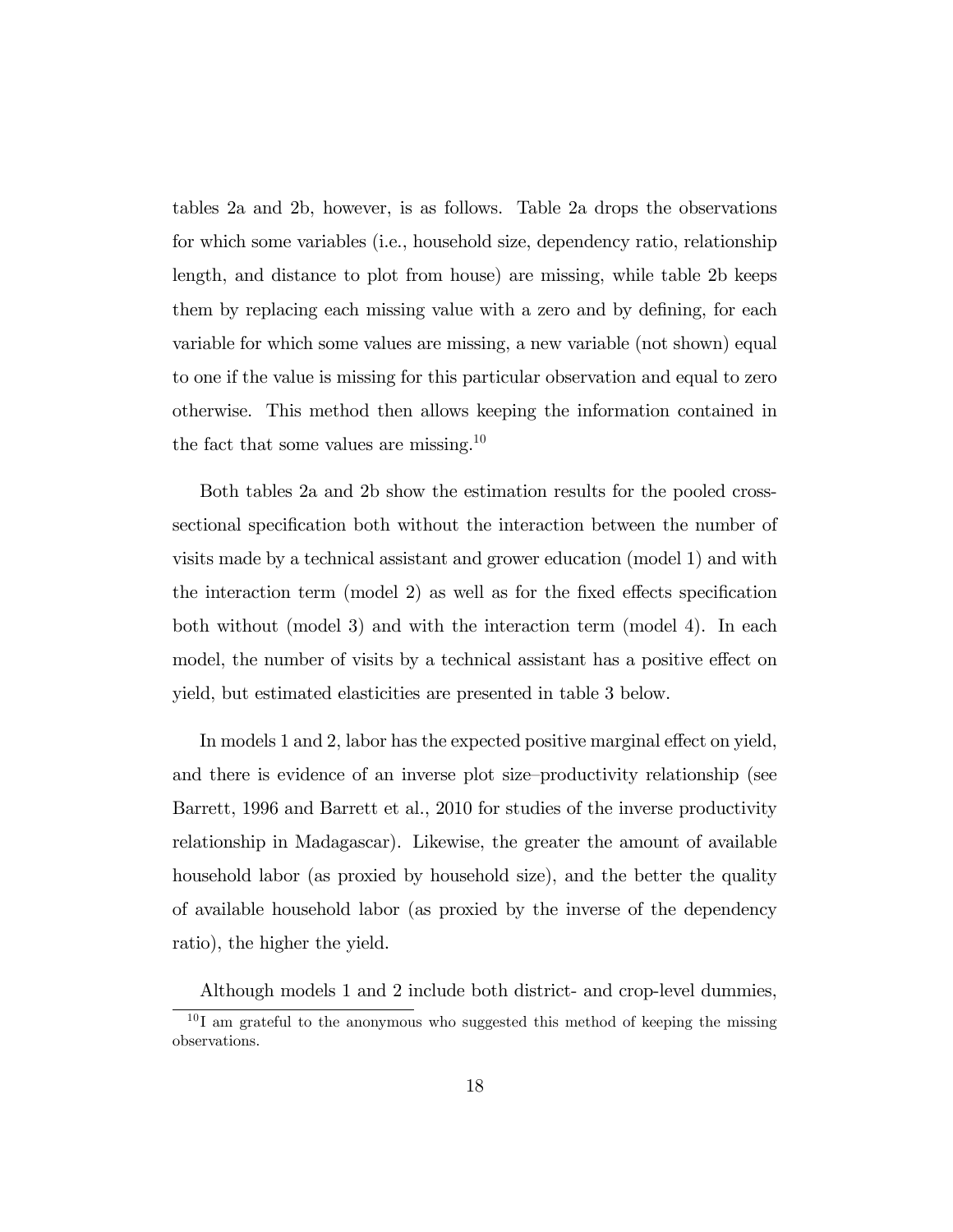they fail to take into account unobserved heterogeneity at the grower and plot levels. Models 3 and 4 control for district-grower-plot unobserved heterogeneity and also include crop dummies. Comparing their results to those of models 1 and 2 is telling about the importance of controlling for unobserved heterogeneity: in models 3 and 4, the apparent inverse relationship between plot size and productivity disappears; the marginal effect of labor is multiplied more than threefold; and the dummy for leeks becomes significant, so that yields are lower for leeks than they are for cucumbers, snow peas, and asparagus, i.e., the omitted categories.

#### 2SLS Estimation Results

In order to help ascertain whether the number of visits by a technical assistant is endogenous to yield, tables 4a and 4b respectively present the Örst- and second-stage estimation results for 2SLS versions of models 1 and 3'. In both 2SLS specifications, only the percentage of processor-provided pesticides and fertilizer used in production are used as instruments for the number of visits by a technical assistant. The percentage of processor-provided seeds was dropped from the first-stage equations because the processor provided almost 100 percent of the seeds on average, as shown in table 1.

Table 4a shows that in the district-grower-plot fixed effects specifications, the percentage of pesticides provided by Lecofruit had a significant impact at the margin on the number of visits made by a technical assistant. And although the percentage of fertilizer provided by Lecofruit was not significant in the same equation, the Sargan test of overidentifying restrictions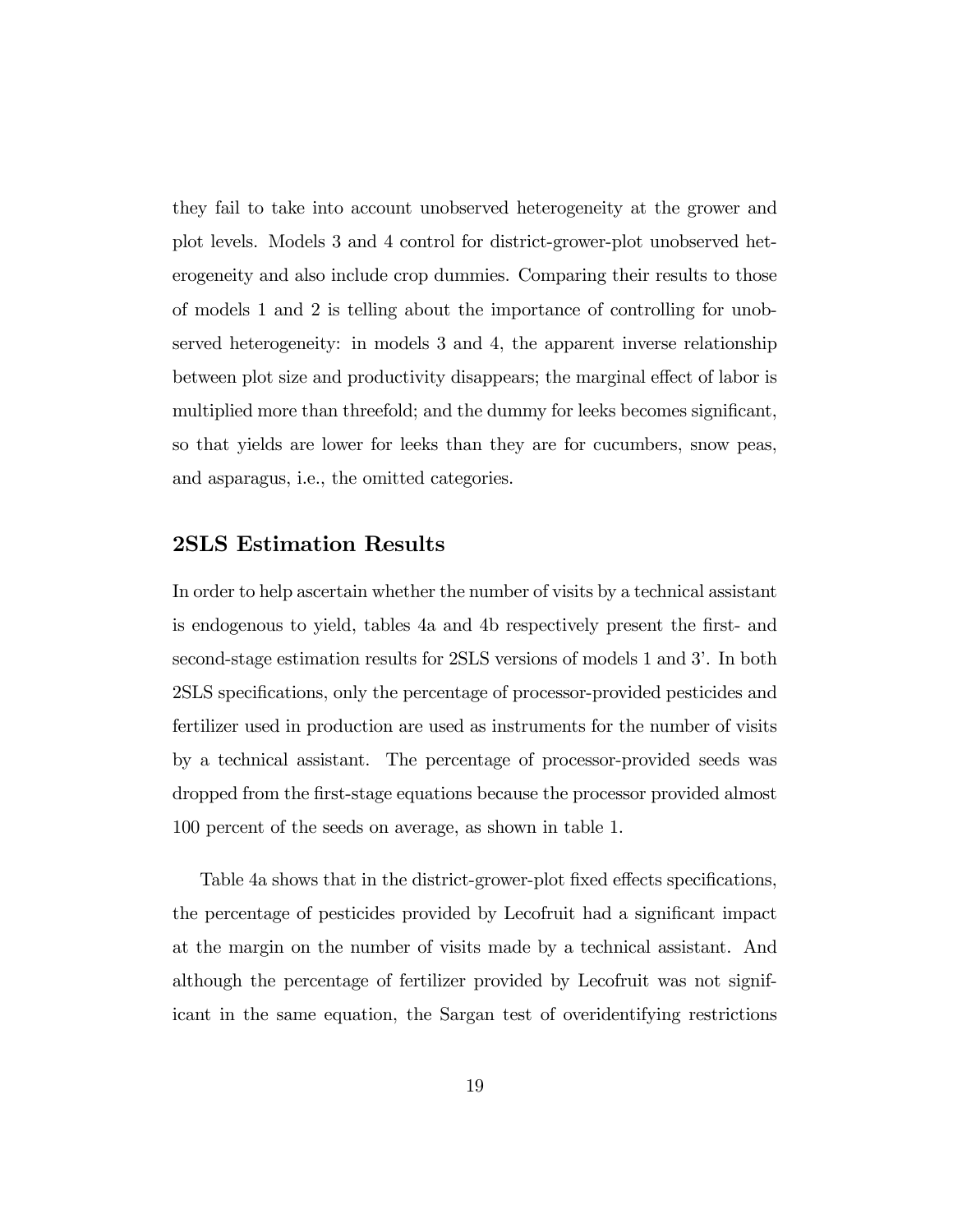indicated that both instruments should be kept, and the F-statistic for the Cragg-Donaldson test of weak identification was above the threshold of 10 below which a set of instruments is considered as weak. Comparing the results of both specifications in table 4a highlights yet again the importance of controlling for unobserved heterogeneity, as the effect on the number of visits of the percentage of processor-provided pesticides and fertilizer  $-$  which should both be positive if the story told above is right  $-$  goes from negative to positive when fixed effects are included. Further, the percentage of processor-provided pesticides was signiÖcant at the 1 percent level in both cases.

Table 4b shows the estimation results for the second-stage equations of the 2SLS versions of models 1 and 3í, and Hausman tests indicate that these estimation results do not differ systematically from the results obtained by OLS. Although these Hausman tests have low power because the bulk of the probability mass rests on not rejecting the OLS specification, the  $p$ -value of  $0.99$  in each case offers a certain amount of confidence in the test result.

## Elasticities

Does the combination of agricultural extension and imperfect supervision embodied by the number of visits made by a technical assistant increase yields in these contracts? The answer is obvious when looking at the elasticities in table 3. In models 3 and 4, the estimated elasticities of yield with respect to the number of visits made by a technical assistant, which are significant at the 1 percent level, are respectively equal to  $1.34$  and  $1.67$ , and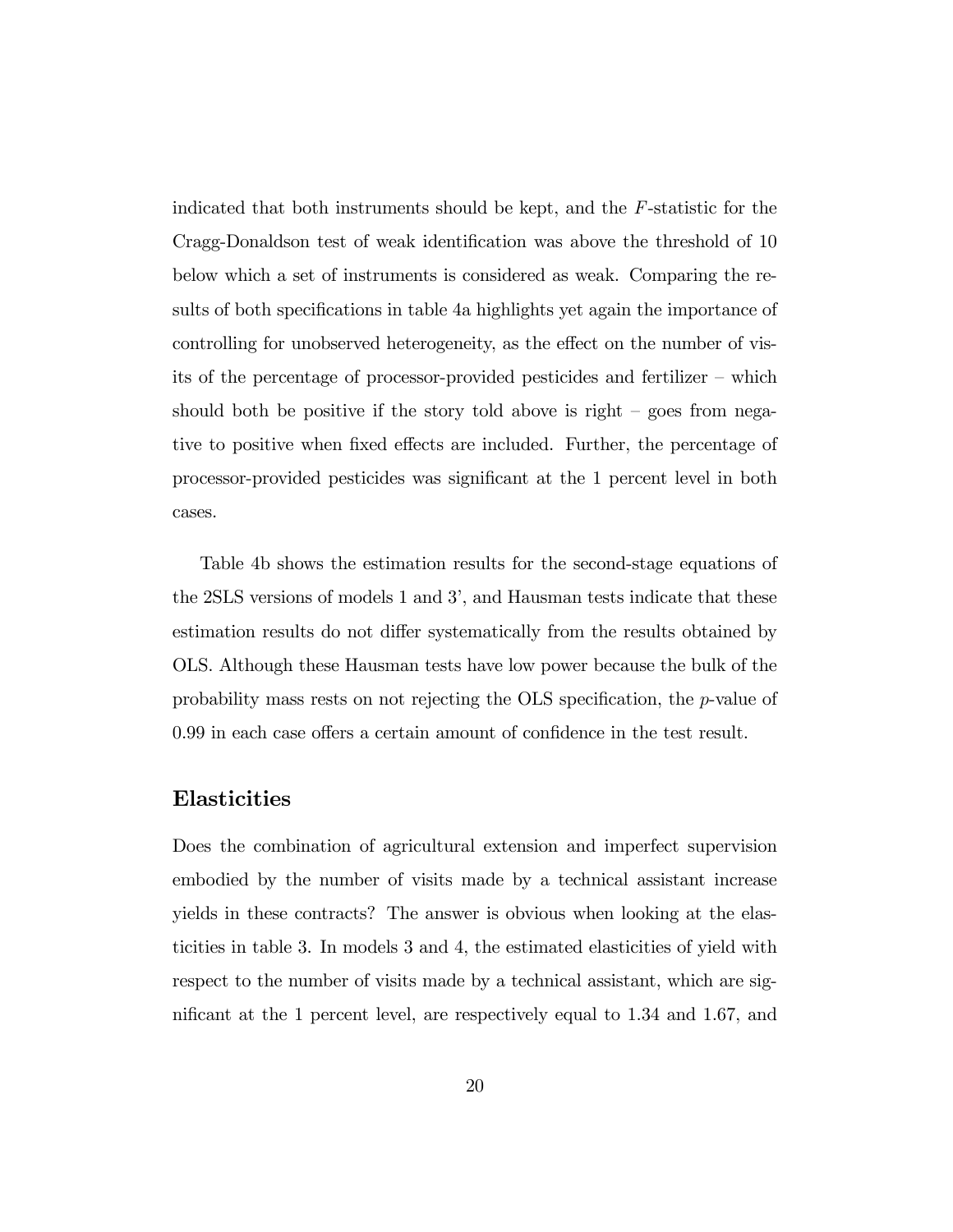these same estimated elasticities are not sensibly different in models 3' and 4í. More importantly, comparing models 1 and 2 with models 3 and 4 highlights yet again the crucial importance of controlling for district-grower-plot unobserved heterogeneity in this context, since failing to do so understates the elasticities by roughly one order of magnitude. Finally, reverting to models 4 and 4í in tables 2a and 2b, it appears that the agricultural extension aspect of the visits made by technical assistants gets less effective as grower education increases.<sup>11</sup>

Although the estimated elasticities may a prima facie seem high, recall that the visits by a technical assistant serve a dual purpose in the application at hand. So if these visits are particularly effective in helping detect instances of shirking, leakage, or input diversion, or if only slight departures from Lecofruit's strict production schedule cause considerable drops in yields, then these estimated elasticities are within the bounds of what one should expect.<sup>12</sup>

# Conclusion

This article has tested whether a combination of agricultural extension and imperfect supervision can serve to increase productivity in a sample of the

 $11$  In order to more effectively tease out the effect of extension, a referee suggested interacting the number of visits by a technical assistant with a grower's experience contracting with Lecofruit instead of his education. Doing so (not shown) leads to an estimated elasticity equal to 1.75, which is comparable to the elasticities obtained when interacting the number of visits with education.

 $12G$ rosh (1994) also notes how the agricultural extension services provided by processing firms are usually much more effective than the same services provided by governments, if only because growers tend to trust the former much more than the latter in developing countries.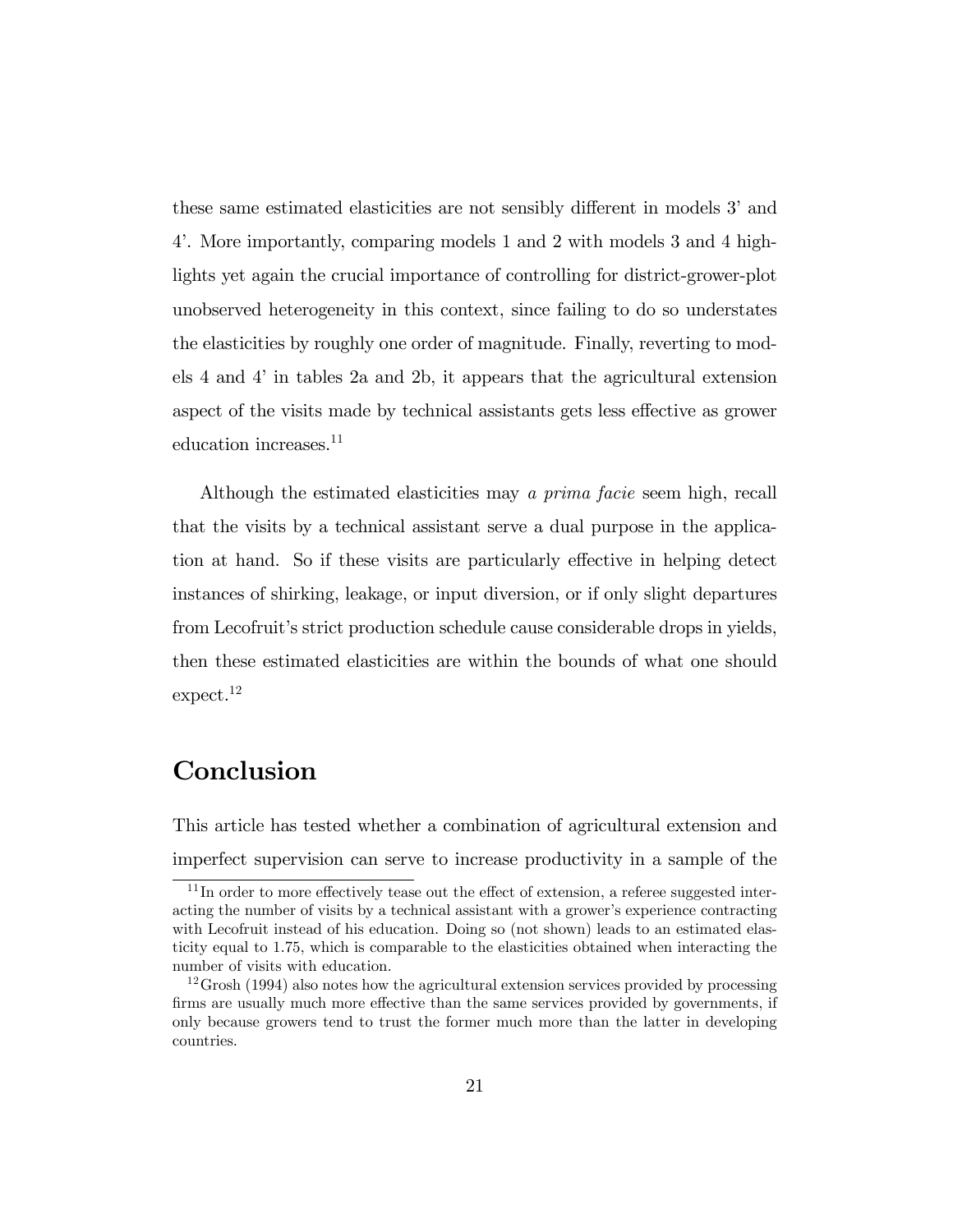contract farming arrangements signed by Lecofruit, a processing firm operating in Madagascarís Antananarivo province. In this setting, agricultural extension and imperfect supervision are conflated in a single variable, i.e., the number of visits made to each grower by a technical assistant working for the processor. Given that the number of visits varies between crops within each district-grower-plot, however, production functions controlling for district-, grower-, and plot-level unobserved heterogeneity were estimated which respectively included (i) the number of visits as an input in production; and (ii) the number of visits as an input in production as well as the interaction between the number of visits and grower education so as to tease out the agricultural extension and imperfect supervision aspects of the number of visits.

The empirical results show that the number of visits has an effect on productivity that is both statistically and economically significant, with an elasticity of yield with respect to the number of visits that is between 1.34 and 1.67, depending on the specification considered. Moreover, the empirical results show that the agricultural extension aspect of the number of visits is more effective for growers who have completed fewer years of education, indicating that Lecofruit should require its technical assistants to visit these growers more often.

A few caveats are in order, however. First the size of the sample used in this article, at about 300 observations, is somewhat small. Second, the data did not include variation at the level of the processor, which is both a blessing – one need not worry about either endogenous matching (Ackerberg and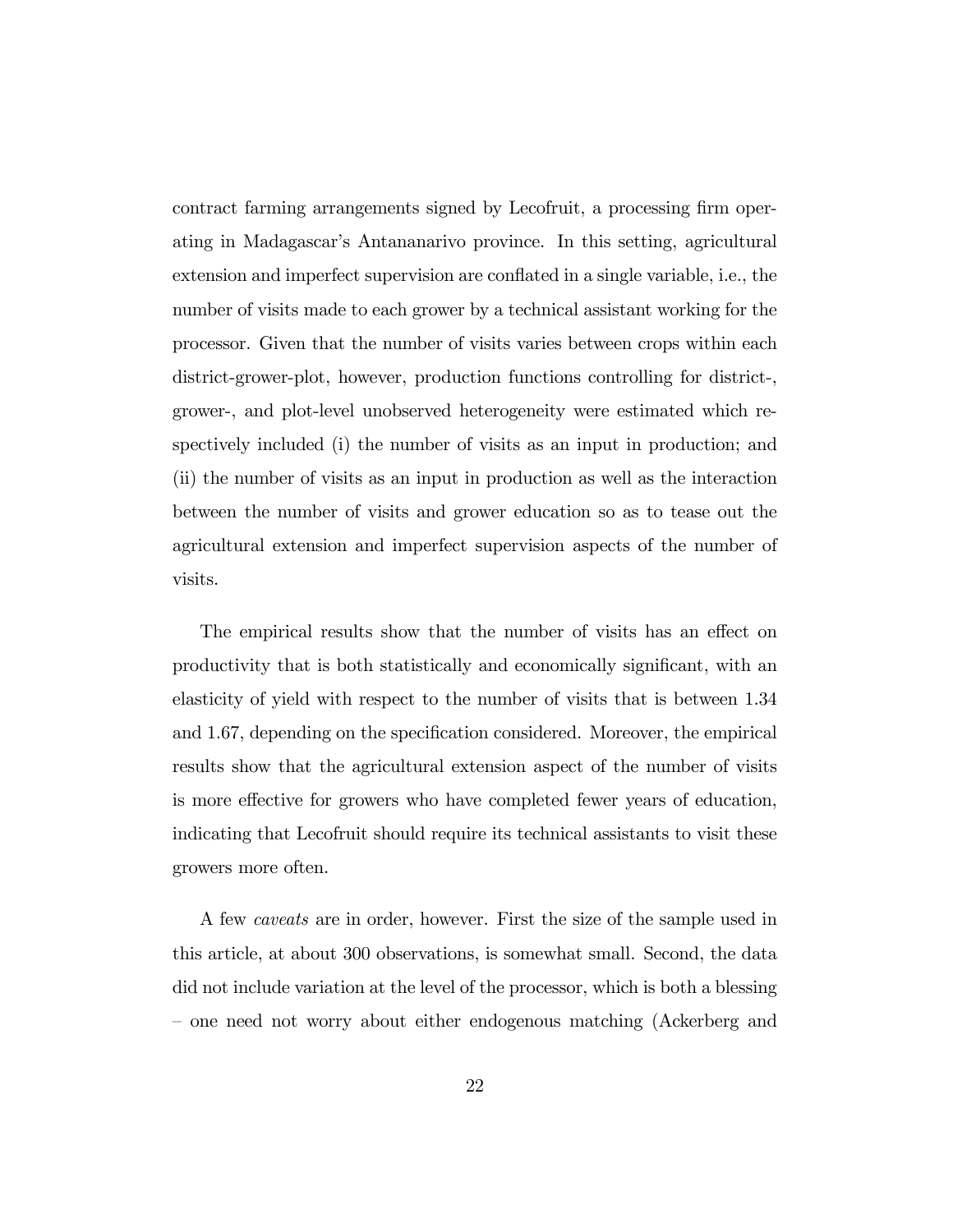Botticini, 2002) or unobserved heterogeneity between processors – and a curse – the empirical findings are limited to Lecofruit's operations. Future data collection efforts should thus focus on collecting data on several processors as well as on households who chose not to participate in contract farming. Indeed, given that the contracts in this article have elsewhere been shown to be associated with higher and more stable incomes as well as with shorter lean seasons, being able to formulate policy recommendations at the industry rather than firm level would be of prime interest, as would understanding the determinants of participation in contract farming and the matching process between growers and processors. Finally, while the variations across different crops within the same plot have some advantage for the analysis in this article, it also introduces the potential problem of comparing apples and oranges. Indeed, including crop dummies do not automatically control for this, especially if crop choice is endogenous. A better empirical strategy would consist in comparing the yield of the same crop grown on the same plot (or very similar plots), with different numbers of visits from technical assistants. This is left for future research.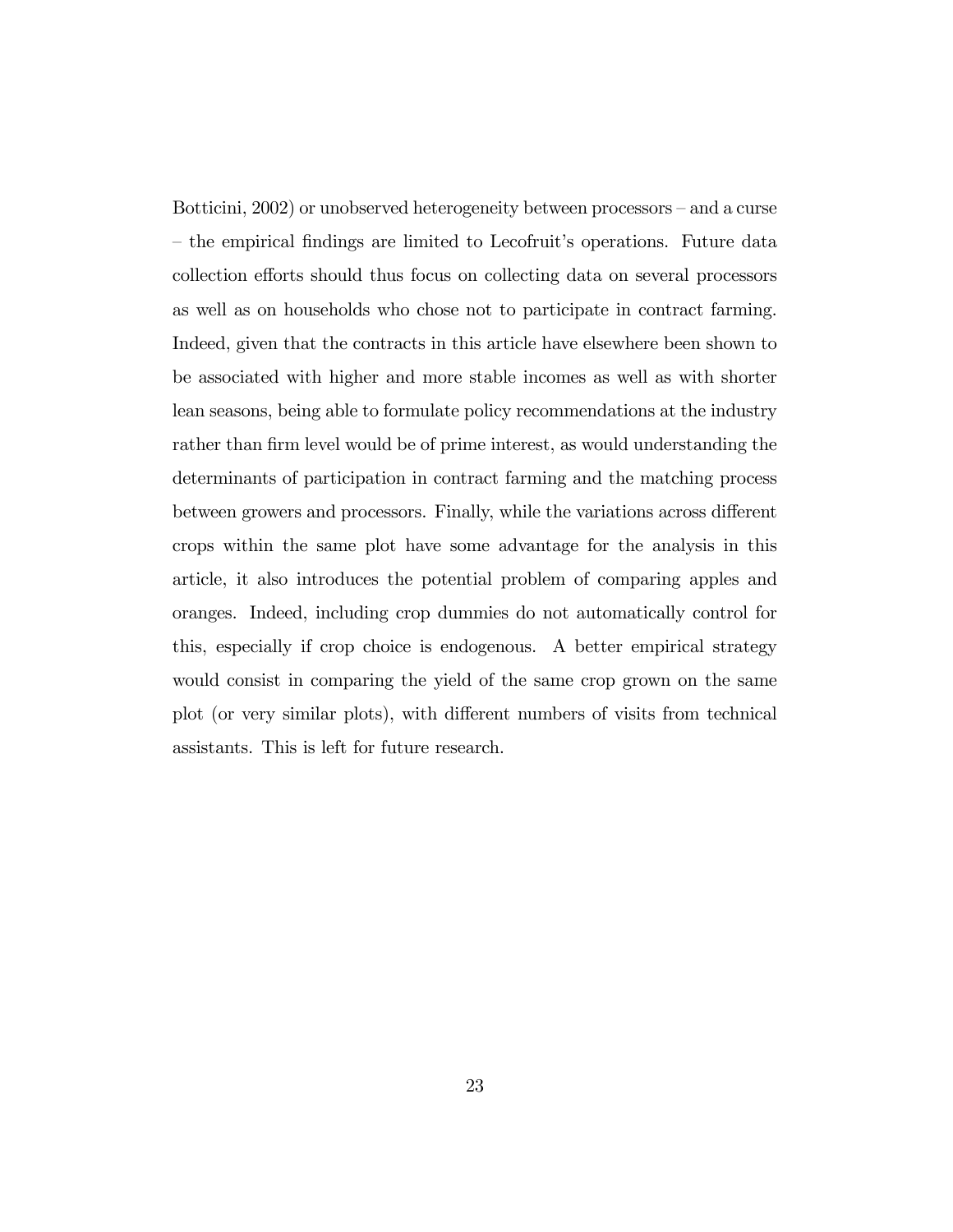# References

- [1] Ackerberg, Daniel A. and Maristella Botticini  $(2002)$ , "Endogenous Matching and the Empirical Determinants of Contract Choice," Journal of Political Economy, Volume 110, pages 564-591.
- [2] Anderson, Jock R. and Gershon Feder (2004), "Agricultural Extension: Good Intentions and Hard Realities," World Bank Research Observer, Volume 19, pages 41-60.
- [3] Barrett, Christopher B. (1996), "On Price Risk and the Inverse Farm Size–Productivity Relationship," Journal of Development Economics, Volume 51, pages 193-215.
- [4] Barrett, Christopher B., Marc F. Bellemare, and Janet Y. Hou (2010), ìReconsidering Conventional Explanations of the Inverse Productivity Relationship,î World Development, Volume 38, pages 88-97.
- [5] Birkhaeuser, Dean, Robert E. Evenson, and Gershon Feder (1991), "The Economic Impact of Agricultural Extension: A Review," Economic Development and Cultural Change, Volume 39, pages 607-650.
- $[6]$  Fafchamps, Marcel and Bart Minten  $(2001)$ , "Property Rights in a Flea Market Economy", *Economic Development and Cultural Change*, Volume 49, pages 229-267.
- [7] Fafchamps, Marcel (2004), Market Institutions in Sub-Saharan Africa, Cambridge, MA: MIT Press.
- [8] Feder, Gershon, Lawrence J. Lau, and Roger H. Slade (1987), "Does Agricultural Extension Pay? The Training and Visit System in Northwest India," American Journal of Agricultural Economics, Volume 69, pages 677-686.
- [9] Frisvold, Gerald B. (1994), "Does Supervision Matter? Some Hypothesis Tests Using Indian Farm-Level Data", Journal of Development Economics, Volume 43, pages 217-238.
- [10] Grosh, Barbara (1994), "Contract Farming in Africa: An Application of the New Institutional Economics", Journal of African Economies, Volume 3, pages 231-261.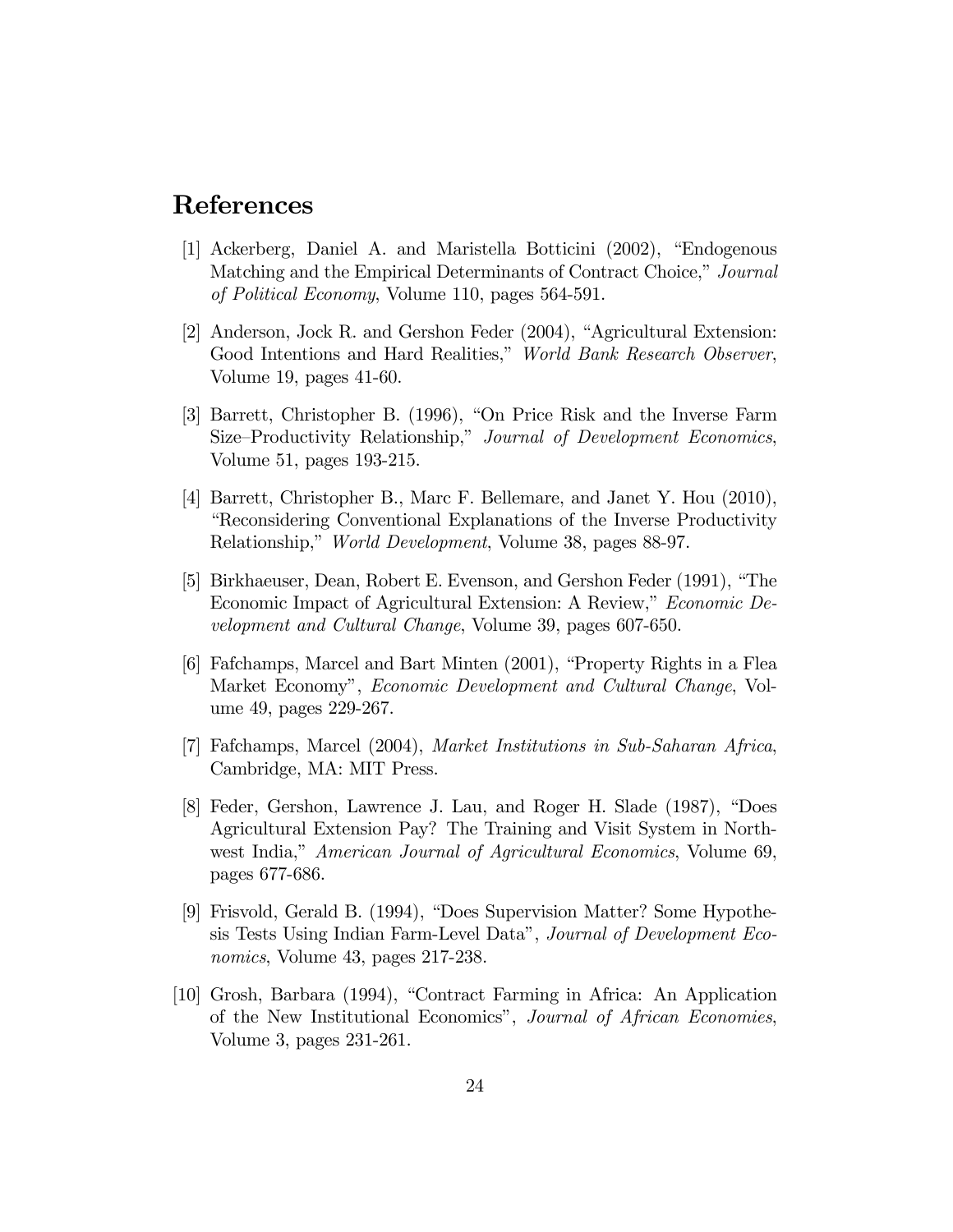- $[11]$  Jacoby, Hanan G. and Ghazala Mansuri  $(2009)$ , "Incentives, Supervision, and Sharecropper Productivity," Journal of Development Economics, Volume 88, pages 232-241.
- [12] Key, Nigel and David Runsten (1999), "Contract Farming, Smallholders, and Rural Development in Latin America: The Organization of Agroprocessing Firms and the Scale of Outgrower Productionî, World Development, Volume 27, pages 381-401.
- [13] Little, Peter D. and Michael J. Watts (1994), Living Under Contract: Contract Farming and Agrarian Transformation in Sub-Saharan Africa, Madison, WI: University of Wisconsin Press.
- [14] MaCurdy, Thomas E. and Pencavel, John H. (1986), "Testing between Competing Models of Wage and Employment Determination in Unionized Markets", *Journal of Political Economy*, Volume 95, pages 3-39.
- [15] Minten, Bart, Lalaina Randrianarison, and Johan F.M. Swinnen (2009), ìGlobal Retail Chains and Poor Farmers: Evidence from Madagascarî, World Development, Volume 37, pages 1728-1741.
- [16] Moser, Christine M., and Christopher B. Barrett  $(2003)$ , "The Disappointing Adoption Dynamics of a Yield-Increasing, Low External Input Technology: The Case of SRI in Madagascar," Agricultural Systems, Volume 76, pages 1085-1100.
- [17] Moser, Christine M., and Christopher B. Barrett  $(2006)$ , "Labor, Learning, Conformity and Smallholder Technology Adoption: The Case of SRI in Madagascar," Agricultural Economics, Volume 35, pages 373-388.
- [18] Platteau, Jean-Philippe (1994a), "Behind the Market Stage Where Real Societies Exist – Part I: The Role of Public and Private Order Institutionsî, Journal of Development Studies, Volume 30, pages 533-577.
- [19] Platteau, Jean-Philippe (1994b), "Behind the Market Stage Where Real Societies Exist – Part II: The Role of Moral Norms", Journal of Development Studies, Volume 30, pages 753-817.
- [20] Reardon, Thomas, and C. Peter Timmer (2005), "Transformation of Markets for Agricultural Output in Developing Countries Since 1950: How Has Thinking Changed?î in R.E. Evenson, P. Pingali, and T.P.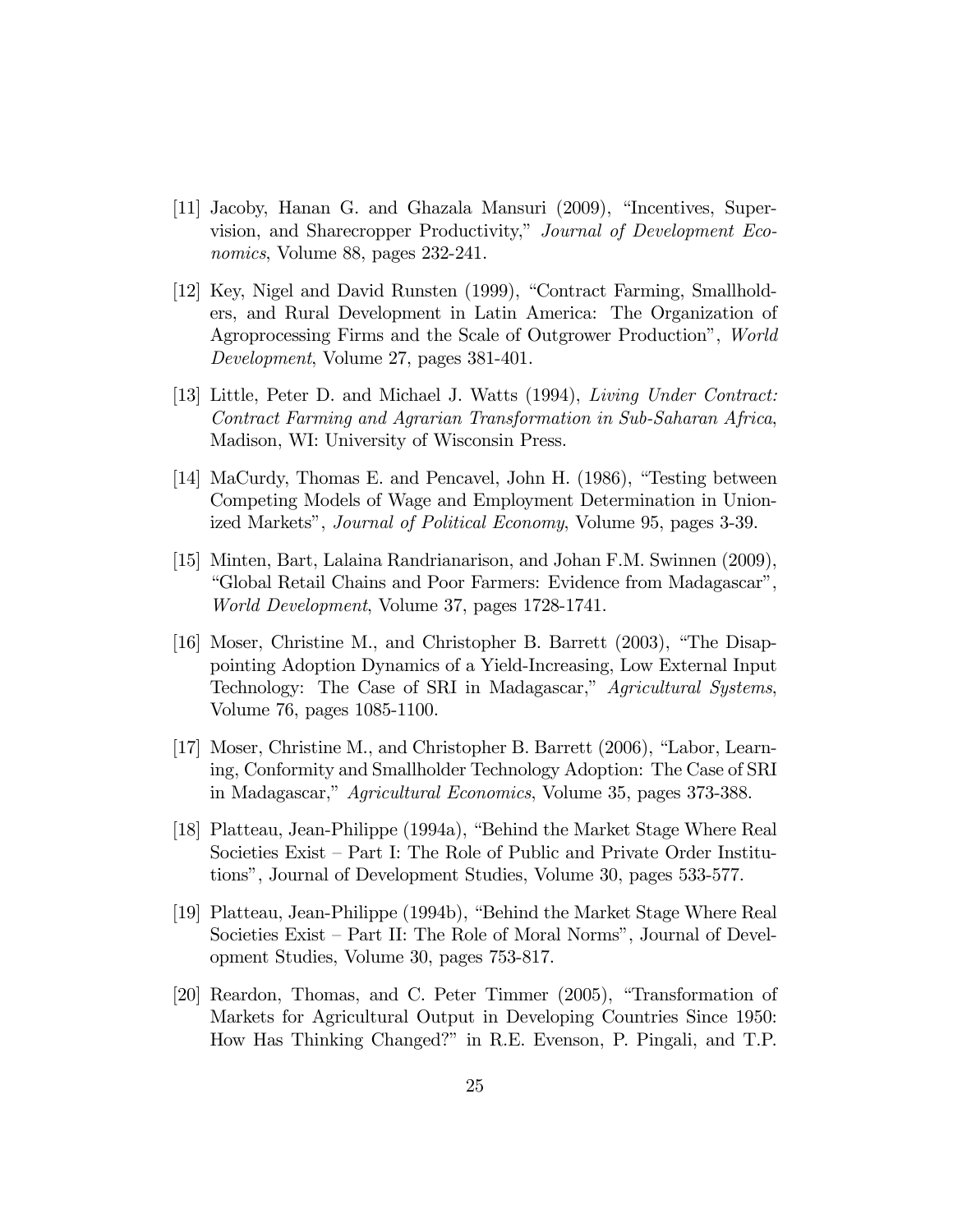Schultz, eds., Handbook of Agricultural Economics, Volume  $3 - Agri$ cultural Development: Farmers, Farm Production, and Farm Markets, Amsterdam: Elsevier.

- [21] Shapiro, Carl and Joseph E. Stiglitz (1984), "Equilibrium Unemployment as a Worker Discipline Device", American Economic Review, Volume 74, pages 433-444.
- [22] Umali-Deininger, Dina (1997), "Public and Private Agricultural Extension: Partners or Rivals?," World Bank Research Observer, Volume 12, pages 203-224.
- [23] Warning, Matthew and Nigel Key (2002), "The Social Performance and Distributional Consequences of Contract Farming: An Equilibrium Analysis of the *Arachide de bouche* Program in Senegal", World Development, Volume 30, pages 255-263.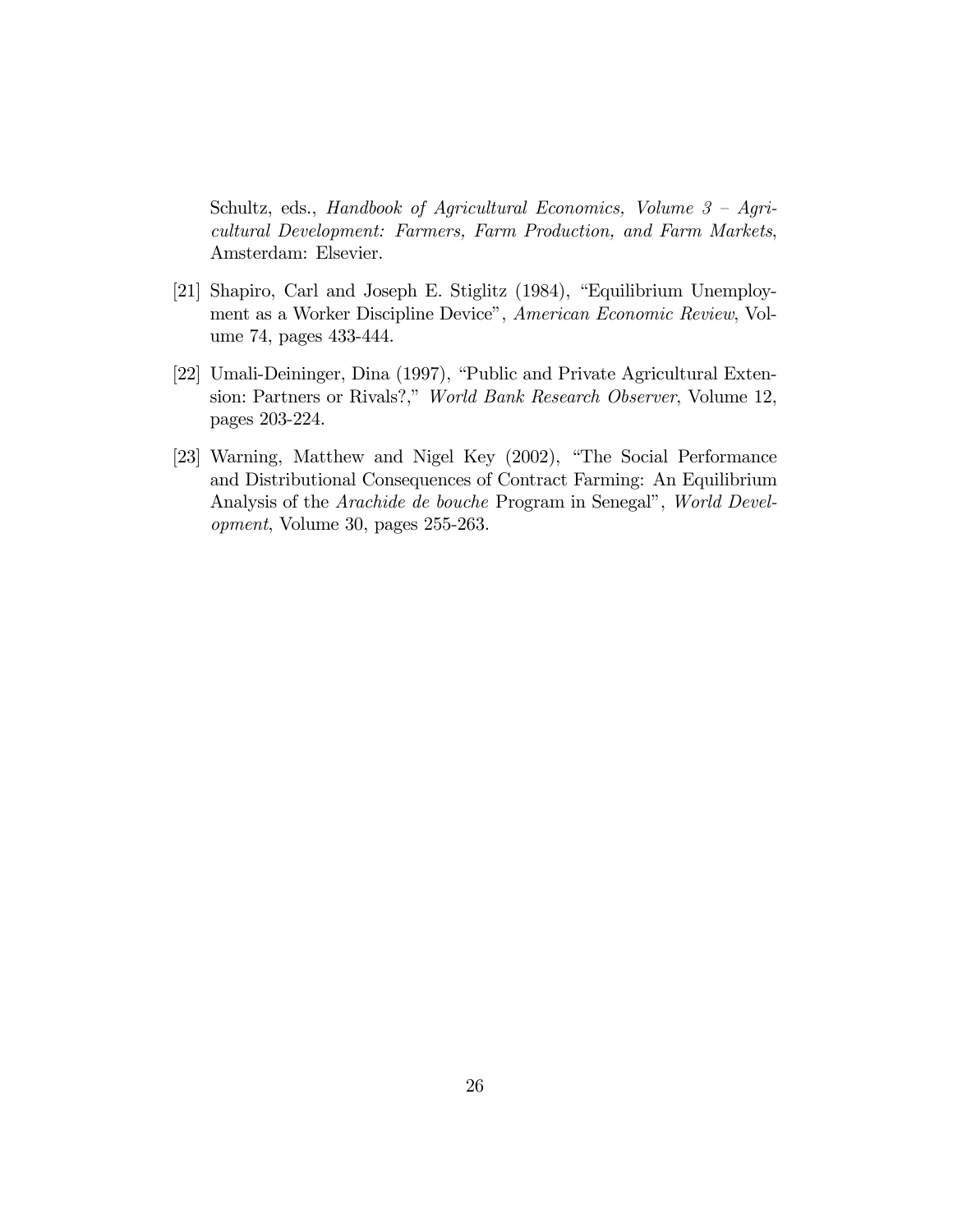|  | <b>Table 1a – Descriptive Statistics</b> |  |
|--|------------------------------------------|--|
|--|------------------------------------------|--|

| <b>Variable</b>                            | <b>Mean</b> | (Std. Dev.) | <b>Observations</b> |
|--------------------------------------------|-------------|-------------|---------------------|
| Crop-Level Variables                       |             |             |                     |
| Yield (Kg/Are)                             | 123.50      | (64.97)     | 315                 |
| Labor (Person-Hours)                       | 165.07      | (53.83)     | 315                 |
| Cultivated Area (Ares)                     | 1.51        | (6.73)      | 315                 |
| Visits by a Technical Assistant            | 10.83       | (11.31)     | 315                 |
| Green Beans Dummy                          | 0.65        | (0.48)      | 315                 |
| Leeks Dummy                                | 0.02        | (0.15)      | 315                 |
| <b>Cucumbers Dummy</b>                     | 0.33        | (0.47)      | 315                 |
| Processor-Provided Seeds (Percentage)      | 1.00        | (0.03)      | 312                 |
| Processor-Provided Pesticides (Percentage) | 0.37        | (0.27)      | 315                 |
| Processor-Provided Fertilizer (Percentage) | 0.56        | (0.39)      | 315                 |
| Crop Grown Last Year Dummy                 | 1.00        | (0.06)      | 315                 |
| Plot-Level Variables                       |             |             |                     |
| <b>Black Soil Dummy</b>                    | 0.56        | (0.50)      | 315                 |
| Red Soil Dummy                             | 0.04        | (0.21)      | 315                 |
| Brown or White Soil Dummy                  | 0.38        | (0.49)      | 315                 |
| Sand Soil Dummy                            | 0.13        | (0.34)      | 315                 |
| Clay Soil Dummy                            | 0.37        | (0.48)      | 315                 |
| Loam Soil Dummy                            | 0.49        | (0.50)      | 315                 |
| Grower-Level Variables                     |             |             |                     |
| Grower Household Size (Individuals)        | 5.79        | (2.53)      | 307                 |
| Grower Household Dependency Ratio          | 0.46        | (0.21)      | 307                 |
| Grower Age                                 | 38.23       | (10.45)     | 315                 |
| <b>Grower Female Dummy</b>                 | 0.28        | (0.45)      | 315                 |
| Grower Education (Completed Years)         | 6.41        | (2.36)      | 315                 |
| Relationship Length                        | 7.77        | (4.11)      | 311                 |
| District-Level Variables                   |             |             |                     |
| District 1 Dummy                           | 0.25        | (0.43)      | 315                 |
| District 2 Dummy                           | 0.24        | (0.43)      | 315                 |
| District 3 Dummy                           | 0.25        | (0.43)      | 315                 |
| District 4 Dummy                           | 0.25        | (0.44)      | 315                 |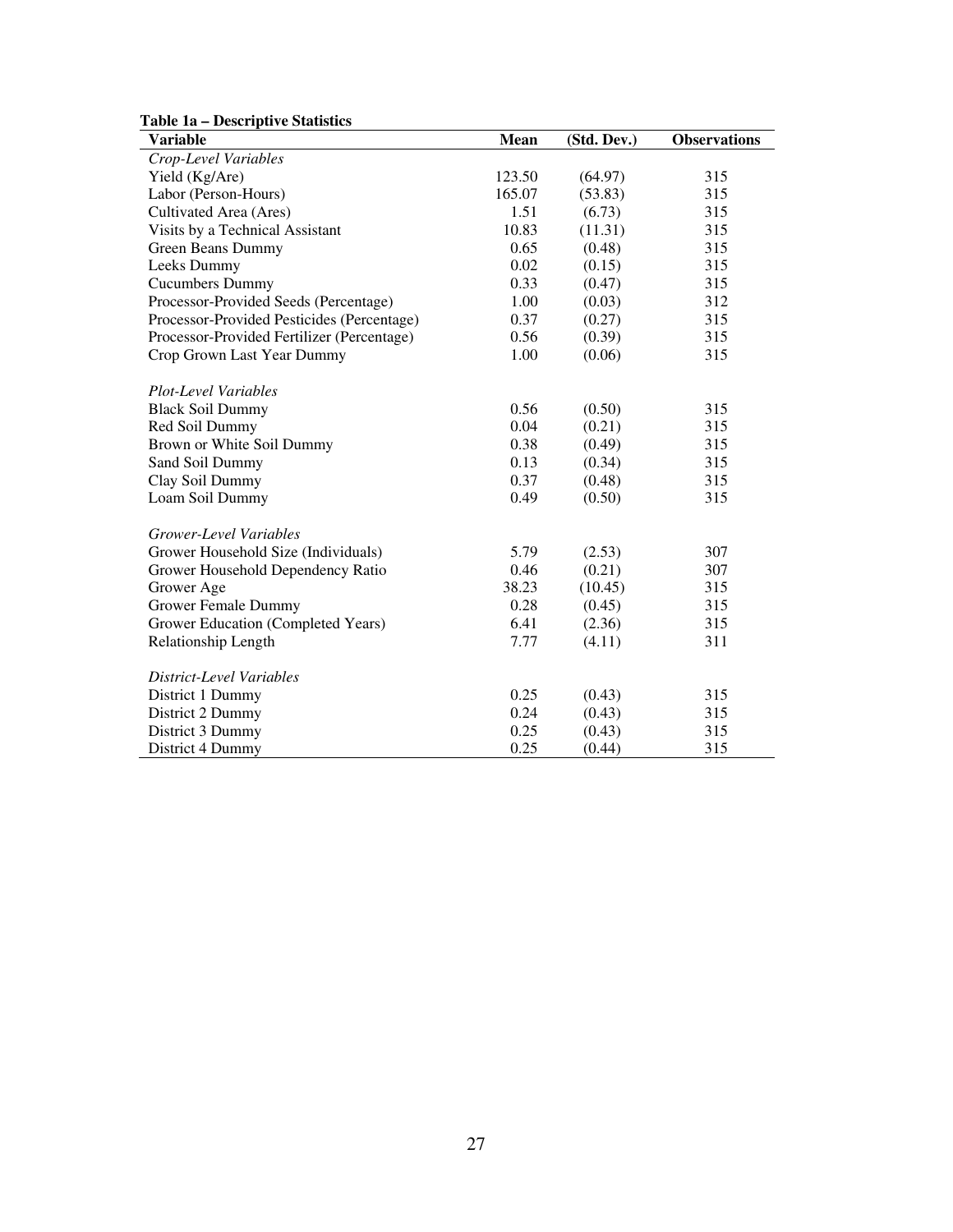| <b>Variable</b>                         |                | Mean   | (Std. Dev.) | <b>Observations</b> |
|-----------------------------------------|----------------|--------|-------------|---------------------|
| Dependent Variable                      |                |        |             |                     |
| Yield                                   | Overall        | 123.50 | (64.97)     | 315                 |
|                                         | <b>Between</b> |        | (65.53)     |                     |
|                                         | Within         |        | (25.24)     |                     |
| <b>Explanatory Variables</b>            |                |        |             |                     |
| Visits by a Technical Assistant         | Overall        | 10.83  | (11.31)     | 315                 |
|                                         | <b>Between</b> |        | (9.63)      |                     |
|                                         | Within         |        | (2.42)      |                     |
| Labor                                   | Overall        | 165.07 | (53.83)     | 315                 |
|                                         | <b>Between</b> |        | (52.22)     |                     |
|                                         | Within         |        | (17.48)     |                     |
| Cultivated Area                         | Overall        | 1.51   | (6.73)      | 315                 |
|                                         | <b>Between</b> |        | (4.38)      |                     |
|                                         | Within         |        | (4.74)      |                     |
| <b>Instruments for Number of Visits</b> |                |        |             |                     |
| Proportion of Pesticides Provided       | Overall        | 0.37   | (0.27)      | 315                 |
| by the Processor                        | <b>Between</b> |        | (0.29)      |                     |
|                                         | Within         |        | (0.02)      |                     |
| Proportion of Fertilizer Provided       | Overall        | 0.56   | (0.38)      | 315                 |
| by the Processor                        | <b>Between</b> |        | (0.40)      |                     |
|                                         | Within         |        | (0.00)      |                     |
| Proportion of Seeds Provided by         | Overall        | 1.00   | (0.03)      | 312                 |
| the Processor                           | <b>Between</b> |        | (0.02)      |                     |
|                                         | Within         |        | (0.02)      |                     |

#### **Table 1b – Panel Descriptive Statistics**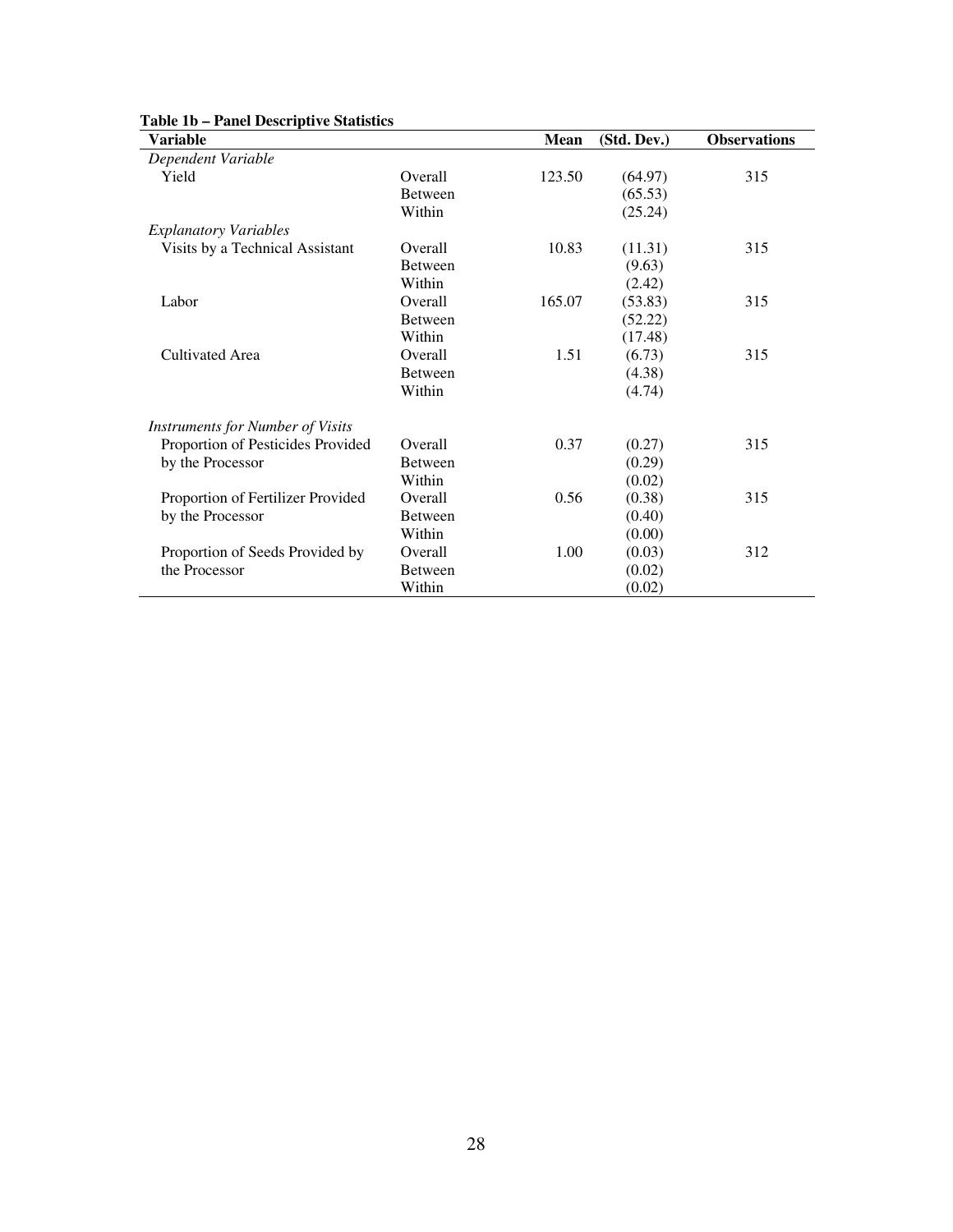| $\frac{1}{2}$ and $\frac{1}{2}$ and $\frac{1}{2}$ and $\frac{1}{2}$ and $\frac{1}{2}$ and $\frac{1}{2}$ and $\frac{1}{2}$ and $\frac{1}{2}$ and $\frac{1}{2}$ and $\frac{1}{2}$ and $\frac{1}{2}$ and $\frac{1}{2}$ and $\frac{1}{2}$ and $\frac{1}{2}$ and $\frac{1}{2}$ and $\frac{1}{2}$ a |                          | (1)                         |                                                               | (2)                              |                      | (3)         |                                  | (4)                   |  |
|-----------------------------------------------------------------------------------------------------------------------------------------------------------------------------------------------------------------------------------------------------------------------------------------------|--------------------------|-----------------------------|---------------------------------------------------------------|----------------------------------|----------------------|-------------|----------------------------------|-----------------------|--|
|                                                                                                                                                                                                                                                                                               |                          | <b>Pooled Cross-Section</b> |                                                               | <b>Pooled Cross-Section with</b> | <b>Grower-Plot</b>   |             | <b>Grower-Plot Fixed Effects</b> |                       |  |
|                                                                                                                                                                                                                                                                                               |                          |                             | <b>Interaction Term</b>                                       |                                  | <b>Fixed Effects</b> |             |                                  | with Interaction Term |  |
| <b>Variable</b>                                                                                                                                                                                                                                                                               | Coefficient              | (Std. Err.)                 | Coefficient                                                   | (Std. Err.)                      | Coefficient          | (Std. Err.) | Coefficient                      | (Std. Err.)           |  |
|                                                                                                                                                                                                                                                                                               |                          |                             | Dependent Variable: Yield of Green Vegetables (Kilograms/Are) |                                  |                      |             |                                  |                       |  |
| <b>Visits</b>                                                                                                                                                                                                                                                                                 | $0.157***$               | (0.065)                     | $0.313*$                                                      | (0.180)                          | 1.336***             | (0.233)     | $5.227***$                       | (0.916)               |  |
| Visits*Education                                                                                                                                                                                                                                                                              | $\overline{\phantom{0}}$ |                             | $-0.023$                                                      | (0.025)                          |                      |             | $-0.556***$                      | (0.127)               |  |
| Labor                                                                                                                                                                                                                                                                                         | $0.498***$               | (0.159)                     | $0.484***$                                                    | (0.159)                          | 1.802***             | (0.418)     | 1.912***                         | (0.390)               |  |
| <b>Cultivated Area</b>                                                                                                                                                                                                                                                                        | $-0.428**$               | (0.209)                     | $-0.465**$                                                    | (0.213)                          | 0.211                | (0.383)     | $-0.537$                         | (0.395)               |  |
| Relationship Length                                                                                                                                                                                                                                                                           | 0.017                    | (0.015)                     | 0.017                                                         | (0.015)                          |                      |             |                                  |                       |  |
| Age                                                                                                                                                                                                                                                                                           | $-0.004$                 | (0.037)                     | $-0.002$                                                      | (0.037)                          |                      |             |                                  |                       |  |
| Age Squared                                                                                                                                                                                                                                                                                   | 0.000                    | (0.000)                     | 0.000                                                         | (0.000)                          |                      |             |                                  |                       |  |
| Female Dummy                                                                                                                                                                                                                                                                                  | 0.009                    | (0.120)                     | 0.011                                                         | (0.120)                          |                      |             |                                  |                       |  |
| Education                                                                                                                                                                                                                                                                                     | 0.021                    | (0.024)                     | 0.069                                                         | (0.058)                          |                      |             |                                  |                       |  |
| Household Size                                                                                                                                                                                                                                                                                | $0.048*$                 | (0.025)                     | $0.048*$                                                      | (0.025)                          |                      |             |                                  |                       |  |
| Dependency Ratio                                                                                                                                                                                                                                                                              | $-0.960***$              | (0.284)                     | $-0.945***$                                                   | (0.285)                          |                      |             |                                  |                       |  |
| Distance to Plot from House                                                                                                                                                                                                                                                                   | $-0.005$                 | (0.004)                     | $-0.005$                                                      | (0.004)                          |                      |             |                                  |                       |  |
| Red Soil Dummy                                                                                                                                                                                                                                                                                | 0.203                    | (0.266)                     | 0.179                                                         | (0.267)                          |                      |             |                                  |                       |  |
| Brown or White Soil Dummy                                                                                                                                                                                                                                                                     | 0.134                    | (0.134)                     | 0.125                                                         | (0.134)                          |                      |             |                                  |                       |  |
| Clay Soil Dummy                                                                                                                                                                                                                                                                               | $-0.058$                 | (0.194)                     | $-0.072$                                                      | (0.195)                          |                      |             |                                  |                       |  |
| Loam Soil Dummy                                                                                                                                                                                                                                                                               | $-0.079$                 | (0.176)                     | $-0.076$                                                      | (0.177)                          |                      |             |                                  |                       |  |
| Green Beans Dummy                                                                                                                                                                                                                                                                             | 1.393                    | (0.898)                     | 1.395                                                         | (0.898)                          | 0.109                | (0.107)     | 0.157                            | (0.100)               |  |
| Leeks Dummy                                                                                                                                                                                                                                                                                   | 0.433                    | (0.947)                     | 0.446                                                         | (0.948)                          | $-0.901**$           | (0.392)     | $-0.797**$                       | (0.365)               |  |
| <b>Cucumbers Dummy</b>                                                                                                                                                                                                                                                                        | 1.285                    | (0.898)                     | 1.286                                                         | (0.898)                          | (Dropped)            |             | (Dropped)                        |                       |  |
| District 2                                                                                                                                                                                                                                                                                    | 0.277                    | (0.170)                     | 0.274                                                         | (0.170)                          |                      |             |                                  |                       |  |
| District 3                                                                                                                                                                                                                                                                                    | 0.025                    | (0.158)                     | 0.017                                                         | (0.158)                          |                      |             |                                  |                       |  |
| District 4                                                                                                                                                                                                                                                                                    | $-0.168$                 | (0.159)                     | $-0.166$                                                      | (0.159)                          |                      |             |                                  |                       |  |
| Intercept                                                                                                                                                                                                                                                                                     | 0.699                    | (1.385)                     | 0.396                                                         | (1.414)                          | $-7.163***$          | (2.094)     | $-8.355***$                      | (1.967)               |  |
| Number of Plots                                                                                                                                                                                                                                                                               | 297                      |                             | 297                                                           |                                  | 297                  |             | 297                              |                       |  |
| Number of Growers                                                                                                                                                                                                                                                                             |                          |                             |                                                               |                                  | 176                  |             |                                  | 176                   |  |
| <i>p</i> -value (All Coefficients)                                                                                                                                                                                                                                                            | 0.00                     |                             | 0.00                                                          |                                  | 0.00                 |             | 0.00                             |                       |  |
| <i>p</i> -value (District-Grower-Plot FEs)                                                                                                                                                                                                                                                    | $\overline{\phantom{0}}$ |                             | $\overline{\phantom{0}}$                                      |                                  | 0.00                 |             | 0.00                             |                       |  |
| $R^2$                                                                                                                                                                                                                                                                                         | 0.24                     |                             | 0.25                                                          |                                  | 0.87                 |             | 0.89                             |                       |  |

#### **Table 2a – OLS Estimation Results Omitting Observation with Missing Values**

Note: The symbols  $*, **$ , and  $***$  denote significance at the 10, 5, and 1 percent levels, respectively. Variables of interest are highlighted.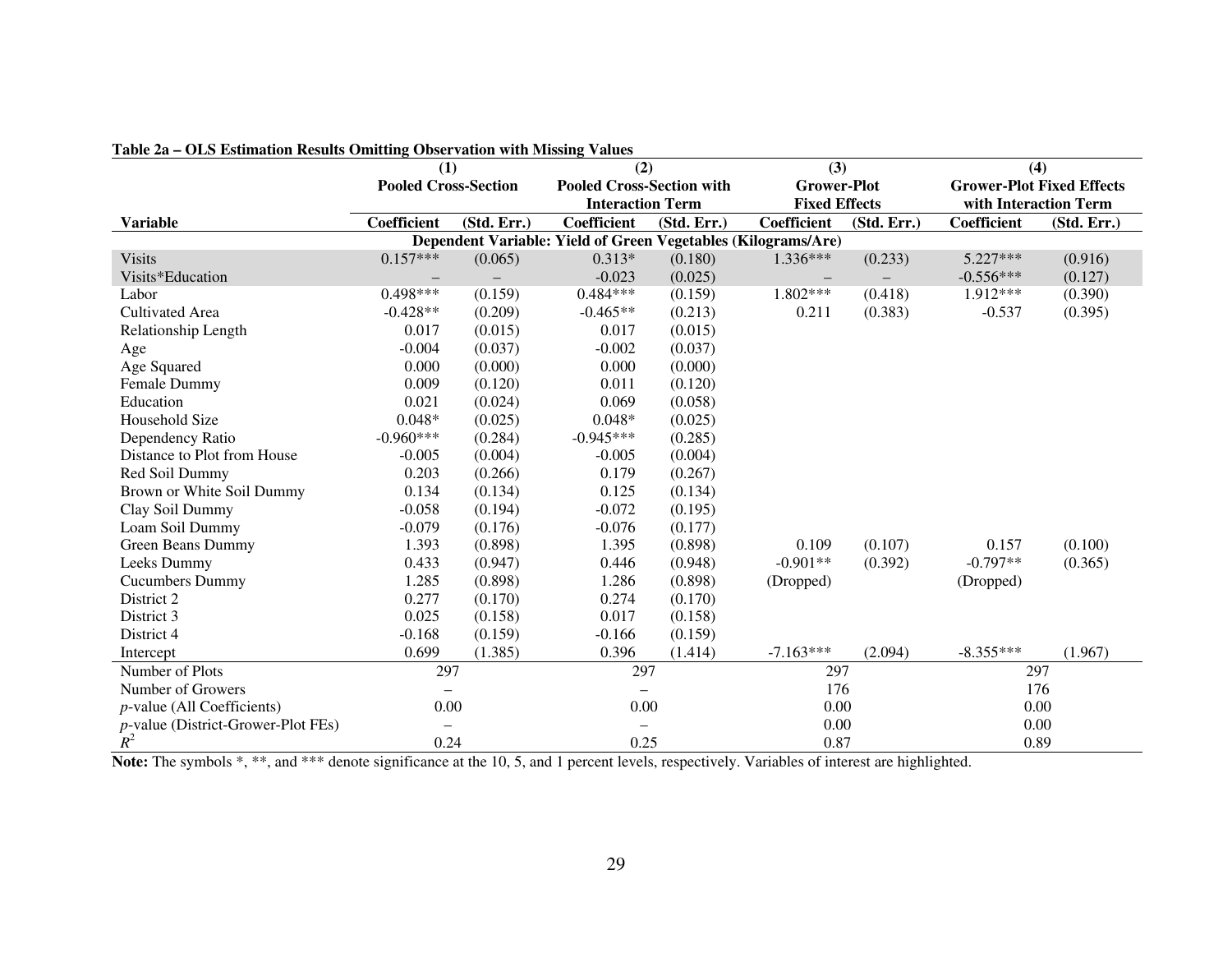| <b>FAULT 20</b> – OLD ESUMATION INCSURS INCREAMED ODSCI VARIOUS WITH PHISSING VARIOS | (2')<br>(1')                |             | (3')                                                          |             |                    | (4)                  |                                  |                       |
|--------------------------------------------------------------------------------------|-----------------------------|-------------|---------------------------------------------------------------|-------------|--------------------|----------------------|----------------------------------|-----------------------|
|                                                                                      | <b>Pooled Cross-Section</b> |             | <b>Pooled Cross-Section with</b>                              |             | <b>Grower-Plot</b> |                      | <b>Grower-Plot Fixed Effects</b> |                       |
|                                                                                      |                             |             | <b>Interaction Term</b>                                       |             |                    | <b>Fixed Effects</b> |                                  | with Interaction Term |
| <b>Variable</b>                                                                      | Coefficient                 | (Std. Err.) | Coefficient                                                   | (Std. Err.) | Coefficient        | (Std. Err.)          | Coefficient                      | (Std. Err.)           |
|                                                                                      |                             |             | Dependent Variable: Yield of Green Vegetables (Kilograms/Are) |             |                    |                      |                                  |                       |
| <b>Visits</b>                                                                        | $0.160**$                   | (0.063)     | $0.316*$                                                      | (0.174)     | $1.341***$         | (0.227)              | $5.207***$                       | (0.887)               |
| Visits*Education                                                                     |                             |             | $-0.023$                                                      | (0.024)     |                    |                      | $-0.553***$                      | (0.123)               |
| Labor                                                                                | $0.490***$                  | (0.150)     | $0.478***$                                                    | (0.151)     | 1.775***           | (0.400)              | 1.925***                         | (0.373)               |
| <b>Cultivated Area</b>                                                               | $-0.419**$                  | (0.198)     | $-0.455**$                                                    | (0.202)     | 0.182              | (0.363)              | $-0.519$                         | (0.372)               |
| Relationship Length                                                                  | 0.017                       | (0.014)     | 0.017                                                         | (0.014)     |                    |                      |                                  |                       |
| Age                                                                                  | $-0.002$                    | (0.035)     | 0.000                                                         | (0.035)     |                    |                      |                                  |                       |
| Age Squared                                                                          | 0.000                       | (0.000)     | 0.000                                                         | (0.000)     |                    |                      |                                  |                       |
| Female Dummy                                                                         | $-0.002$                    | (0.116)     | $-0.001$                                                      | (0.116)     |                    |                      |                                  |                       |
| Education                                                                            | 0.020                       | (0.023)     | 0.068                                                         | (0.055)     |                    |                      |                                  |                       |
| Household Size                                                                       | $0.044**$                   | (0.023)     | $0.044**$                                                     | (0.023)     |                    |                      |                                  |                       |
| Dependency Ratio                                                                     | $-0.947***$                 | (0.272)     | $-0.934***$                                                   | (0.273)     |                    |                      |                                  |                       |
| Distance to Plot from House                                                          | $-0.004$                    | (0.004)     | $-0.004$                                                      | (0.004)     |                    |                      |                                  |                       |
| Red Soil Dummy                                                                       | 0.214                       | (0.251)     | 0.192                                                         | (0.252)     |                    |                      |                                  |                       |
| Brown or White Soil Dummy                                                            | 0.143                       | (0.127)     | 0.135                                                         | (0.127)     |                    |                      |                                  |                       |
| Clay Soil Dummy                                                                      | $-0.038$                    | (0.179)     | $-0.048$                                                      | (0.179)     |                    |                      |                                  |                       |
| Loam Soil Dummy                                                                      | $-0.069$                    | (0.162)     | $-0.063$                                                      | (0.162)     |                    |                      |                                  |                       |
| Green Beans Dummy                                                                    | 1.392                       | (0.873)     | 1.388                                                         | (0.873)     | 0.103              | (0.103)              | 0.155                            | (0.096)               |
| Leeks Dummy                                                                          | 0.420                       | (0.922)     | 0.428                                                         | (0.922)     | $-0.902**$         | (0.383)              | $-0.799**$                       | (0.357)               |
| Cucumbers Dummy                                                                      | 1.287                       | (0.874)     | 1.283                                                         | (0.874)     | (Dropped)          |                      | (Dropped)                        |                       |
| District 2                                                                           | $0.280*$                    | (0.158)     | $0.278*$                                                      | (0.158)     |                    |                      |                                  |                       |
| District 3                                                                           | 0.019                       | (0.149)     | 0.010                                                         | (0.149)     |                    |                      |                                  |                       |
| District 4                                                                           | $-0.150$                    | (0.151)     | $-0.149$                                                      | (0.151)     |                    |                      |                                  |                       |
| Intercept                                                                            | 0.692                       | (1.325)     | 0.400                                                         | (1.359)     | $-7.028***$        | (2.007)              | $-8.403***$                      | (1.891)               |
| Number of Plots                                                                      | 315                         |             | 315                                                           |             | 315                |                      | 315                              |                       |
| Number of Growers                                                                    |                             |             |                                                               |             | 188                |                      | 188                              |                       |
| <i>p</i> -value (All Coefficients)                                                   | 0.00                        |             | 0.00                                                          |             | 0.00               |                      | 0.00                             |                       |
| <i>p</i> -value (District-Grower-Plot FEs)                                           | $\overline{\phantom{m}}$    |             | $\overline{\phantom{0}}$                                      |             | 0.00               |                      | 0.00                             |                       |
| $R^2$                                                                                | 0.24                        |             | 0.25                                                          |             | 0.87               |                      | 0.89                             |                       |

#### **Table 2b – OLS Estimation Results Including Observations with Missing Values**

Note: The symbols  $*, **$ , and  $***$  denote significance at the 10, 5, and 1 percent levels, respectively. Variables of interest are highlighted. Observations with missing values were preserved using the method described in the text of the article.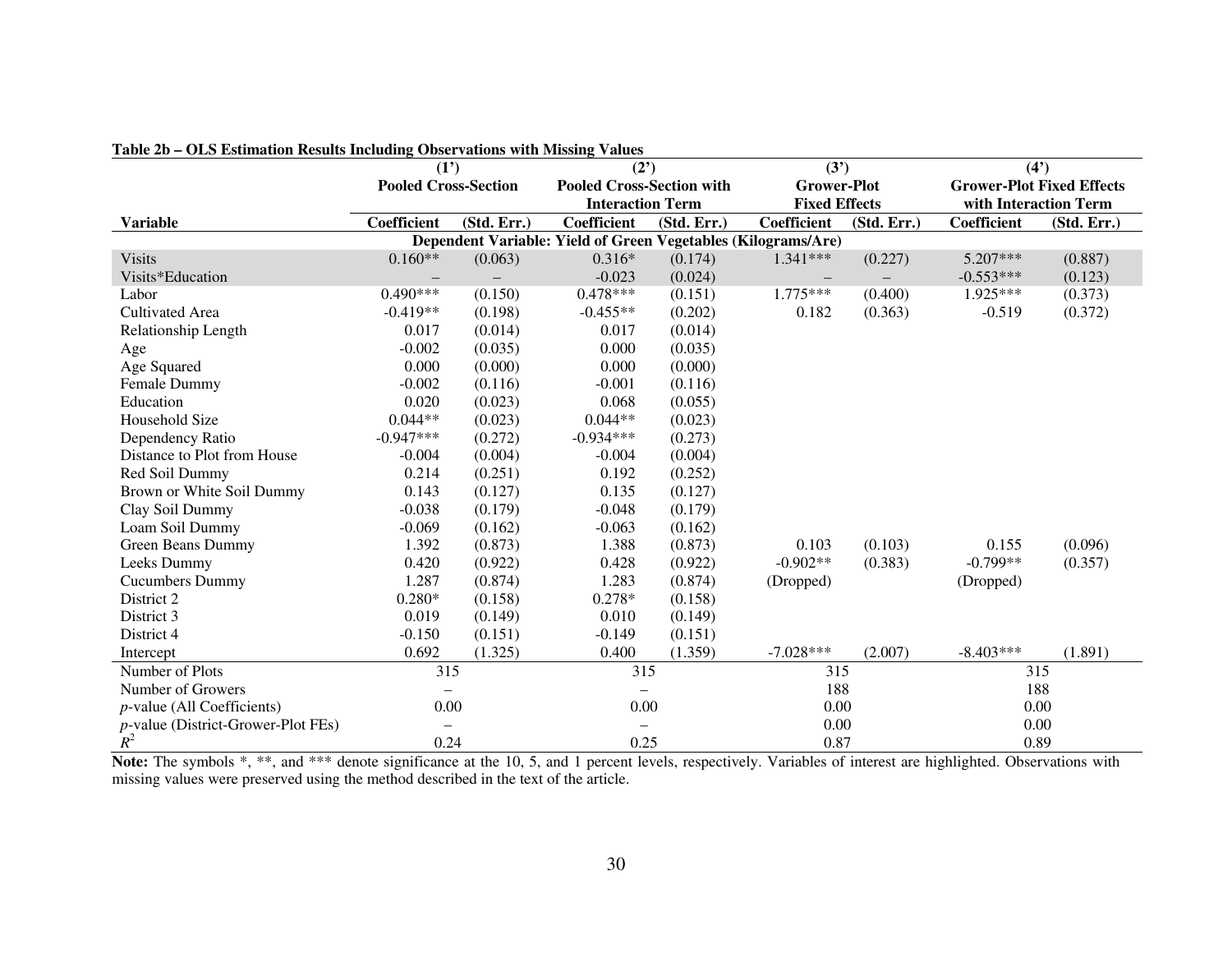| Table 3 – Supervision and Extension Elasticity of Yield of Green Vegetables |  |
|-----------------------------------------------------------------------------|--|
|-----------------------------------------------------------------------------|--|

| Table 5 – Supervision and Extension Erasticity of Tield of Green vegetables |                   |             |     |
|-----------------------------------------------------------------------------|-------------------|-------------|-----|
| <b>Specification</b>                                                        | <b>Elasticity</b> | (Std. Err.) |     |
| (1) Pooled Cross-Section                                                    | $0.157**$         | (0.065)     | 297 |
| (2) Pooled Cross-Section with Interaction Term                              | $0.167***$        | (0.006)     | 297 |
| (3) Fixed Effects                                                           | $1.336***$        | (0.233)     | 297 |
| (4) Fixed Effects with Interaction Term                                     | $1.737***$        | (0.136)     | 297 |
| (1') Pooled Cross-Section                                                   | $0.160**$         | (0.063)     | 315 |
| (2') Pooled Cross-Section with Interaction Term                             | $0.169***$        | (0.006)     | 315 |
| $(3')$ Fixed Effects                                                        | $1.341***$        | (0.227)     | 315 |
| (4') Fixed Effects with Interaction Term                                    | $1.734***$        | (0.135)     | 315 |

Note: The symbols \*\*\*, \*\*, and \* denote significance at the 1, 5, and 10 percent levels, respectively.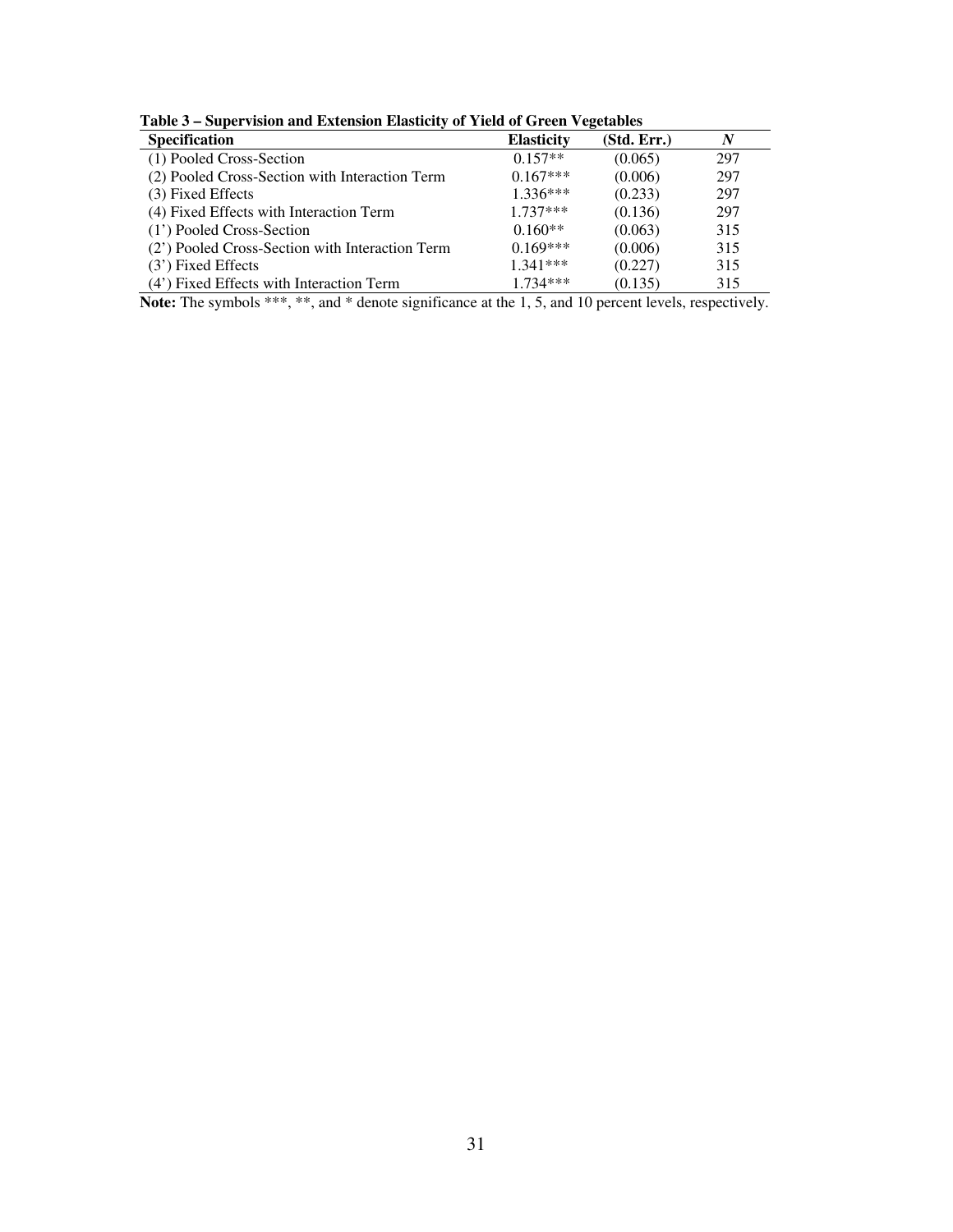|                                                               | (1)                         |             | (2)                                        |             |  |
|---------------------------------------------------------------|-----------------------------|-------------|--------------------------------------------|-------------|--|
|                                                               | <b>Pooled Cross-Section</b> |             | <b>Grower-Plot</b><br><b>Fixed Effects</b> |             |  |
| <b>Variable</b>                                               | Coefficient                 | (Std. Err.) | Coefficient                                | (Std. Err.) |  |
| Dependent Variable: Number of Visits by a Technical Assistant |                             |             |                                            |             |  |
| Labor                                                         | $0.401***$                  | (0.151)     | 0.251                                      | (0.153)     |  |
| <b>Cultivated Area</b>                                        | 0.249                       | (0.191)     | $0.743***$                                 | (0.168)     |  |
| Relationship Length                                           | $-0.004$                    | (0.013)     |                                            |             |  |
| Age                                                           | 0.030                       | (0.032)     |                                            |             |  |
| Age Squared                                                   | 0.000                       | (0.000)     |                                            |             |  |
| Female Dummy                                                  | $0.309***$                  | (0.104)     |                                            |             |  |
| Education                                                     | $-0.006$                    | (0.022)     |                                            |             |  |
| Household Size                                                | $-0.006$                    | (0.022)     |                                            |             |  |
| Dependency Ratio                                              | $0.575**$                   | (0.261)     |                                            |             |  |
| Distance to Plot from House                                   | 0.005                       | (0.003)     |                                            |             |  |
| Red Soil Dummy                                                | $-0.519**$                  | (0.239)     |                                            |             |  |
| Brown or White Soil Dummy                                     | $-0.268**$                  | (0.126)     |                                            |             |  |
| Clay Soil Dummy                                               | $-0.068$                    | (0.175)     |                                            |             |  |
| Loam Soil Dummy                                               | 0.061                       | (0.160)     |                                            |             |  |
| Green Beans Dummy                                             | 0.176                       | (0.785)     | $0.071*$                                   | (0.040)     |  |
| Leeks Dummy                                                   | $-0.075$                    | (0.847)     | $-0.168$                                   | (0.178)     |  |
| <b>Cucumbers Dummy</b>                                        | 0.178                       | (0.785)     | (Dropped)                                  |             |  |
| District 2                                                    | $-0.624***$                 | (0.146)     |                                            |             |  |
| District 3                                                    | $-0.353**$                  | (0.138)     |                                            |             |  |
| District 4                                                    | $-0.146$                    | (0.140)     |                                            |             |  |
| Processor-Provided Pesticides                                 | $-0.093$                    | (0.245)     | 5.769***                                   | (1.150)     |  |
| Processor-Provided Fertilizer                                 | $-0.862***$                 | (0.172)     | 5.382                                      | (6.840)     |  |
| Processor-Provided Seeds                                      | $-1.779$                    | (1.683)     | (Dropped)                                  |             |  |
| Intercept                                                     | 1.703                       | (1.910)     | $-4.385$                                   | (3.937)     |  |
| Number of Plots                                               | 294                         |             | 294                                        |             |  |
| Number of Growers                                             |                             |             | 176                                        |             |  |
| <i>p</i> -value (All Coefficients)                            | 0.00                        |             | 0.00                                       |             |  |
| <i>p</i> -value (District-Grower-Plot FEs)                    |                             |             | 0.00                                       |             |  |
| $p$ -value (Joint Significance of IVs)                        | 0.00                        |             | 0.00                                       |             |  |
| F-statistic (Test of Weak IVs)                                | 12.73                       |             | 13.17                                      |             |  |
| <i>p</i> -value (Sargan Overidentification Test)              | 0.00                        |             | 0.23                                       |             |  |
| $R^2$                                                         | 0.28                        |             | 0.98                                       |             |  |

## **Table 4a: 2SLS First-Stage Estimation Results**

Note: The symbols  $*,$   $**$ , and  $***$  denote significance at the 10, 5, and 1 percent levels, respectively. Instrumental variables are highlighted.